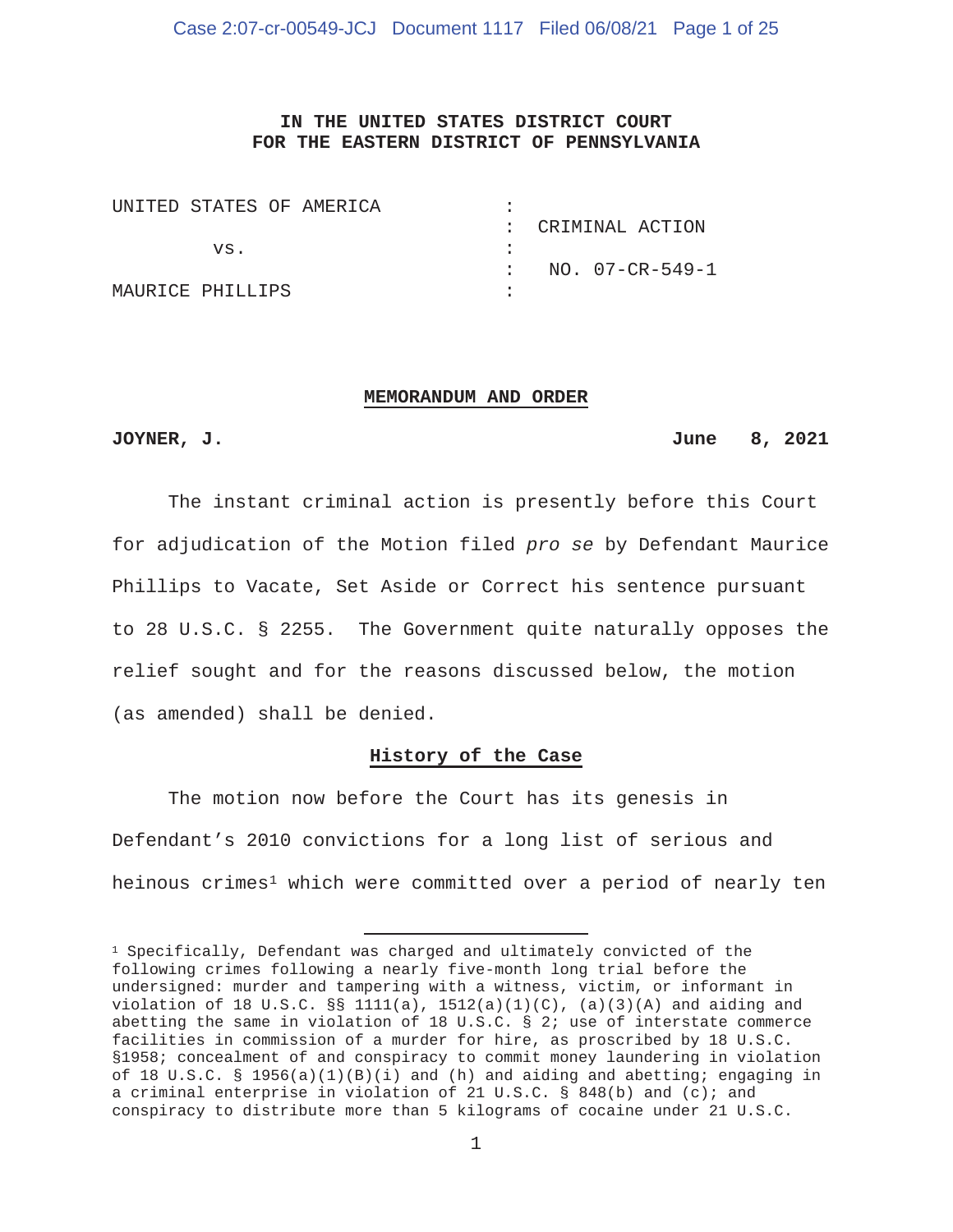## Case 2:07-cr-00549-JCJ Document 1117 Filed 06/08/21 Page 2 of 25

years in the course of his having organized and run a largescale cocaine distribution network known as the Phillips Cocaine Organization or "PCO."

 The PCO operated primarily in the metropolitan areas of Philadelphia, Newark, New Jersey, New York, Washington, D.C., Virginia, and Maryland from approximately 1998 until Defendant's arrest in 2007. In the course of his operation of the PCO, Maurice Phillips sold and/or distributed thousands of kilos of cocaine worth tens of millions of dollars, making himself a multi-millionaire in the process.

 Because of the large volumes of money which Defendant was acquiring, he required the services of a professional moneylaunderer to facilitate his purchases of legitimate assets, including real estate and high-end motor vehicles, among others. In late 1998, Defendant was introduced to Chineta Glanville, a professional money launderer, by one of his girlfriends and codefendants in this action, Chanelle Cunningham. Shortly thereafter, Defendant began using Glanville's services to launder the proceeds of his drug business for himself, Cunningham and two other co-defendants, Lamont and Feanna Smith. Glanville accomplished this objective by, *inter alia*, creating

<sup>§846.</sup> Although the Government sought the death penalty for these crimes, following the sentencing phase of Defendant's trial, the jury determined that he should be spared death and sentenced instead to life imprisonment without the possibility of release.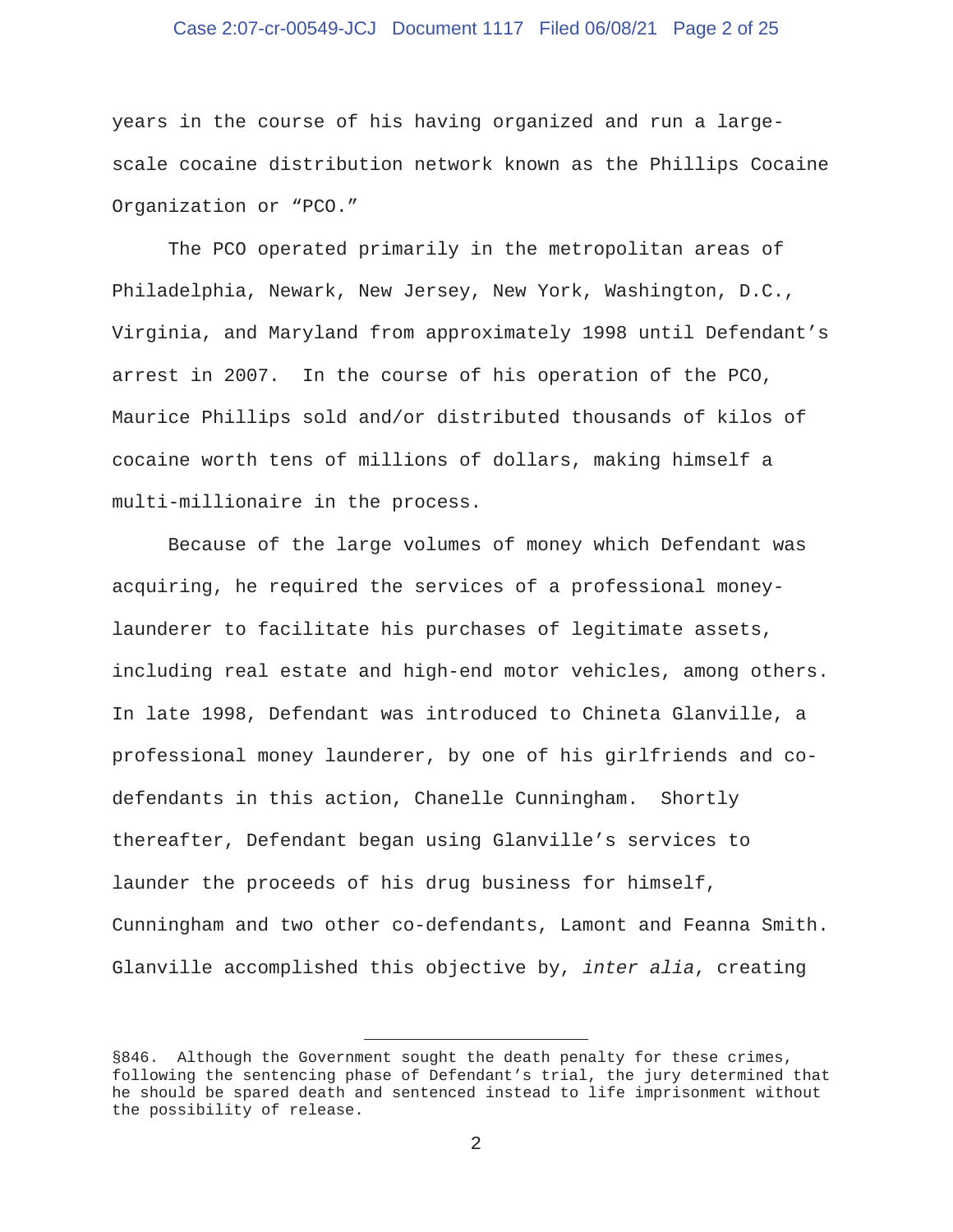## Case 2:07-cr-00549-JCJ Document 1117 Filed 06/08/21 Page 3 of 25

shell corporations and businesses, bank accounts and fake identification, employment documents and income tax records. Over time, Glanville facilitated Phillips' purchase of a number of residences, businesses, and vehicles, as well as at least one apartment building, trash trucks for a trash hauling business and a high-end clothing boutique in the Atlanta, GA area. Phillips also enjoyed a lavish lifestyle, spending vast sums of money in hosting large parties and weddings, travelling and renting box seats at sporting events, among other activities.

 In or around May 2002, agents served search warrants on the homes of Feanna and Lamont Smith and Chinetta Glanville, in the course of which they uncovered and seized, among other things, computers, business records, some \$61,000 in cash, and falsified income tax returns prepared by Glanville. Glanville immediately began cooperating with law enforcement authorities and apparently advised Feanna Smith of her cooperation and that she, the Smiths, Phillips and Cunningham were all going to jail. This information was relayed to Defendant and he promptly began planning to have Glanville murdered in order to silence her. Phillips reached out to his cousin, Bryant Phillips, who had recently been released from federal prison after serving a lengthy sentence for bank robbery and was then living in Nashville, TN. Eventually, Defendant reached an agreement with his cousin to kill Glanville in exchange for \$18,000.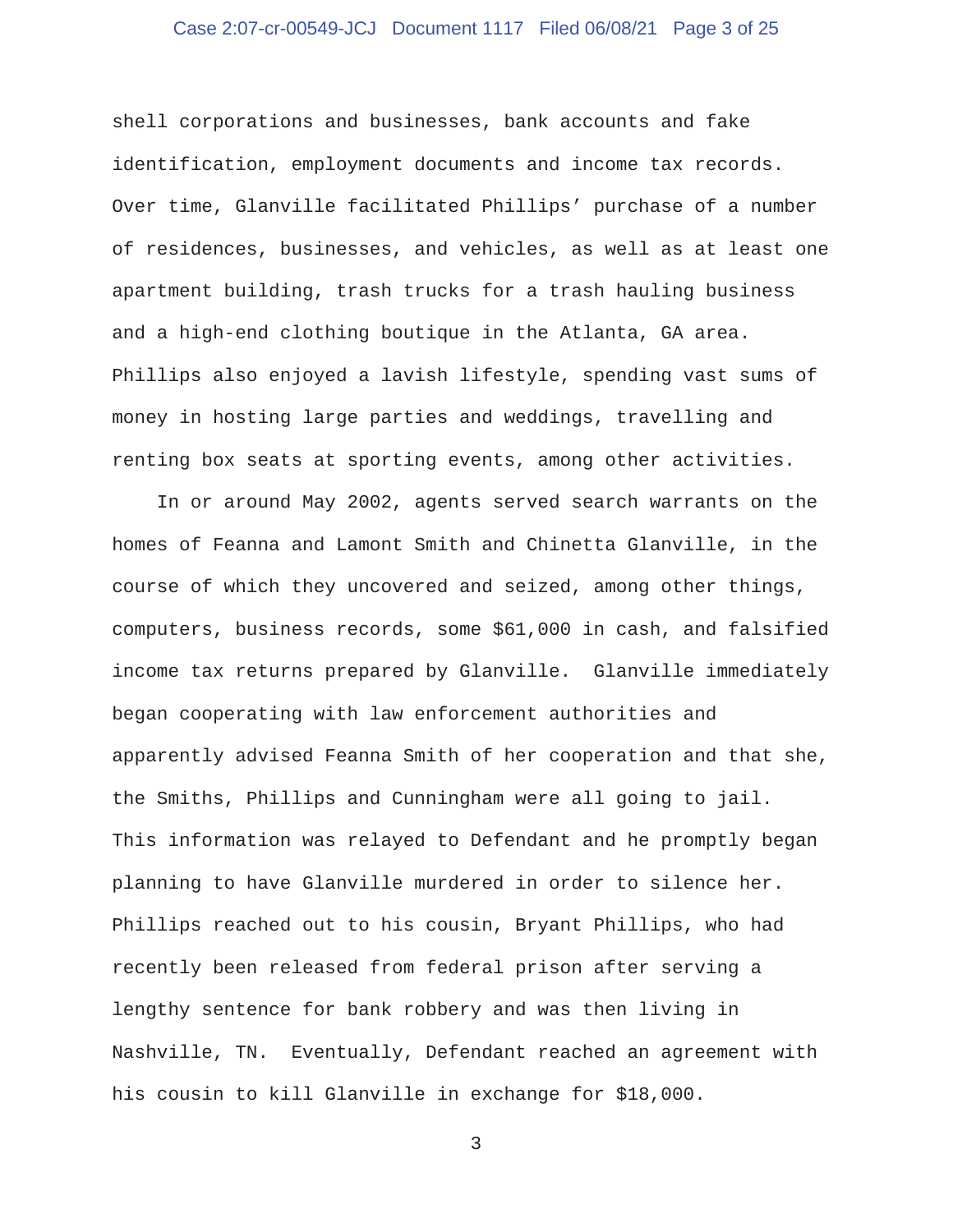## Case 2:07-cr-00549-JCJ Document 1117 Filed 06/08/21 Page 4 of 25

 On June 22, 2002, Defendant wire-transferred \$300 to Bryant Phillips under someone else's name to cover the expenses for Bryant's trip from Tennessee to the Philadelphia area. Two days later, Bryant Phillips drove north in his girlfriend's car to Defendant's home in Roselle/Linden, New Jersey. From there, he and Defendant travelled to the Montgomery County, Pennsylvania suburb where Glanville lived and Defendant showed him around the area, including a nearby supermarket and post office parking lot where Defendant told his cousin he should park so he could walk to Glanville's residence. On the trip back to Defendant's home, Defendant stopped at a Federal Express facility in Kenilworth, NJ where Defendant met with an associate who was employed there, later identified as Reginald Smith, ostensibly to pick up a gun. When Defendant returned to the car, he was upset that Smith had not given him a gun but the following morning, Defendant gave his cousin a Federal Express uniform and envelope along with a firearm. Giving him a description of what Glanville looked like, Defendant told Bryant Phillips that Glanville's garage door would be open if she was at home and that he wanted him to kill her at 10 a.m., as he had arranged to have an alibi at that time.

 Bryant Phillips did as he was told and drove to the supermarket parking lot shortly before 10 a.m. on June 25, 2002, parked and walked the few blocks to Glanville's house wearing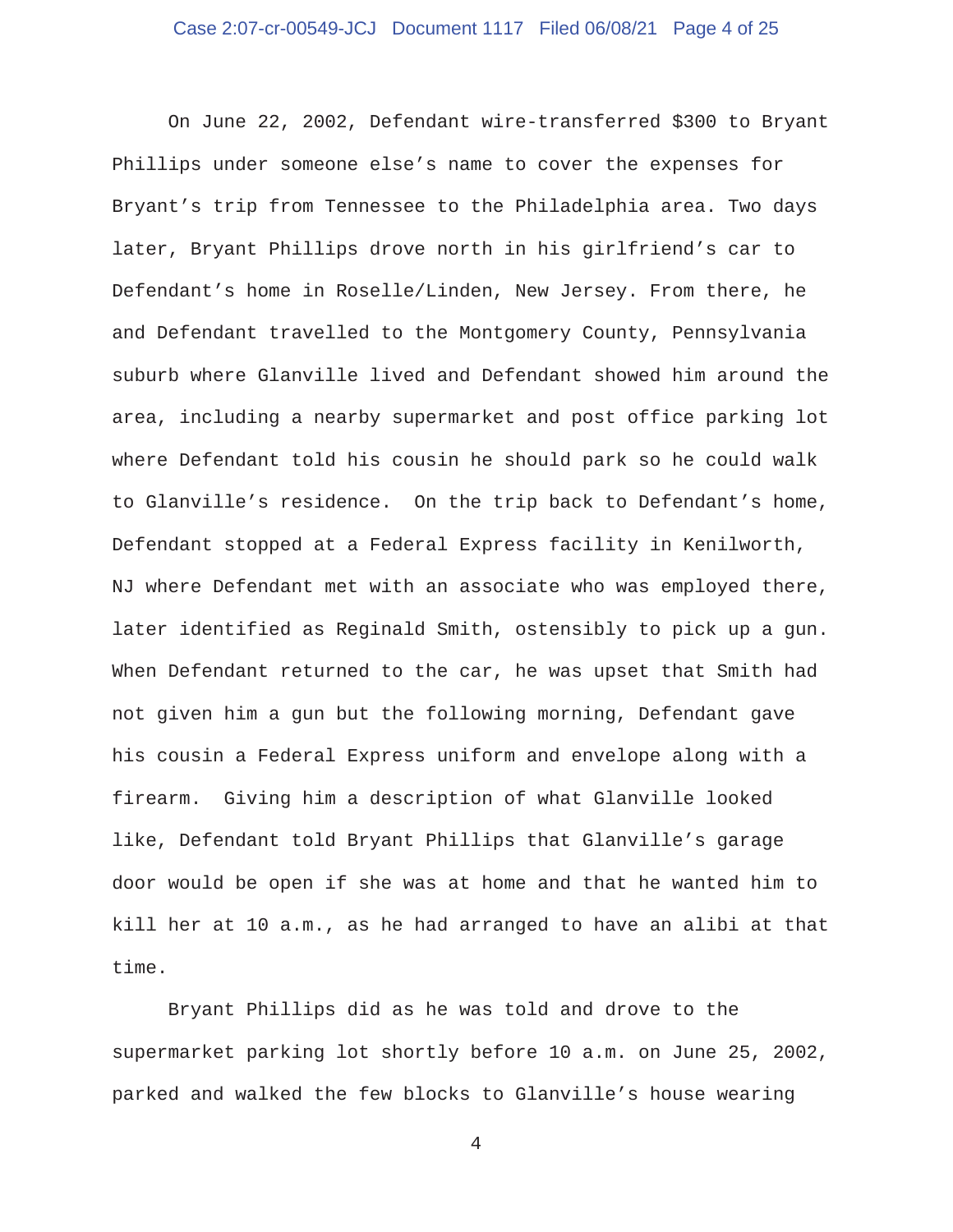## Case 2:07-cr-00549-JCJ Document 1117 Filed 06/08/21 Page 5 of 25

sunglasses and the Federal Express Uniform. Walking into the open garage, Bryant Phillips knocked on the door leading to the interior of the house and it was answered by one Dane King, Glanville's adult godson, who was visiting. He told King that he had a package that he needed to deliver personally to Glanville and King led him down the hallway to Glanville. At that point, Bryant Phillips removed a semi-automatic handgun from beneath his uniform shirt, ordered Glanville to lie on the floor and fired two bullets into the back of her head, killing her. King responded by kicking Phillips in the knee and Phillips emptied the clip of the handgun into King, also killing him. Bryant Phillips then fled the house and drove straight back to Tennessee, disassembling the gun along the way and throwing the parts away at various places along the highways. Defendant had arranged for an associate to meet his cousin at a mall parking lot in Baltimore, MD where he was paid \$16,000 in cash for the killings of Glanville and King. Defendant paid the remaining balance of \$2,000 to Bryant Phillips by allowing him to take whatever goods he wanted from Defendant's Atlanta, GA clothing boutique.

 A little over a year later, Bryant Phillips was arrested in Nashville for statutory rape but, hearing the approaching deputies, he attempted to throw a firearm out of a bedroom window. He was subsequently charged in federal court for the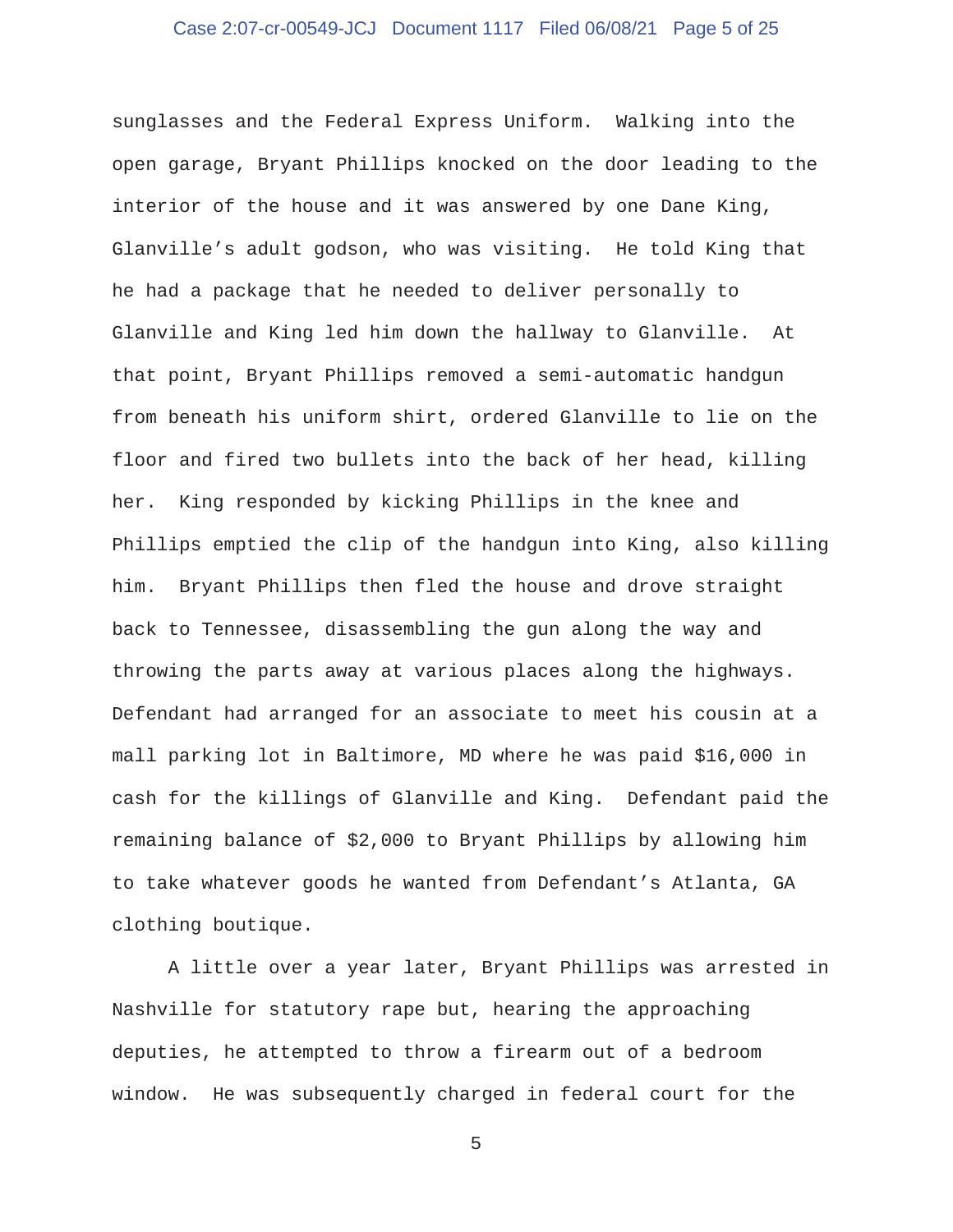## Case 2:07-cr-00549-JCJ Document 1117 Filed 06/08/21 Page 6 of 25

firearm offense and Defendant provided \$25,000 for his legal fees through Chanel Cunningham. In a visit from Defendant while Bryant Phillips was incarcerated at a Memphis prison, Bryant suggested that he could provide information about one of Defendant's rival drug dealers to obtain a more favorable prison sentence. Defendant, however, rejected this idea and over time, Bryant had more and more difficulty in communicating with his cousin. Becoming more and more uneasy and fearful that Defendant might tell someone else or the authorities that Bryant had murdered Glanville and King, Bryant Phillips contacted his attorney with the request that he set up a meeting with prosecutors. In a subsequent series of proffer sessions, Bryant Phillips informed law enforcement about his and Defendant's involvement in the Glanville/King murders, eventually entering into a negotiated plea agreement whereby he agreed to plead guilty to committing them and to giving testimony against Defendant. Chanel Cunningham and Feana Smith thereafter also began cooperating and agreed to testify against Defendant as well.

 On September 12, 2007 Defendant, along with ten others, was charged in a multi-count grand jury indictment, with, *inter alia*, the charges of which he was eventually convicted.2 He was

 $2$  A superceding indictment was filed on January 23, 2008 which added two more defendants. Subsequently, all but two of Phillips' co-defendants pled guilty, several of whom testified against him at trial.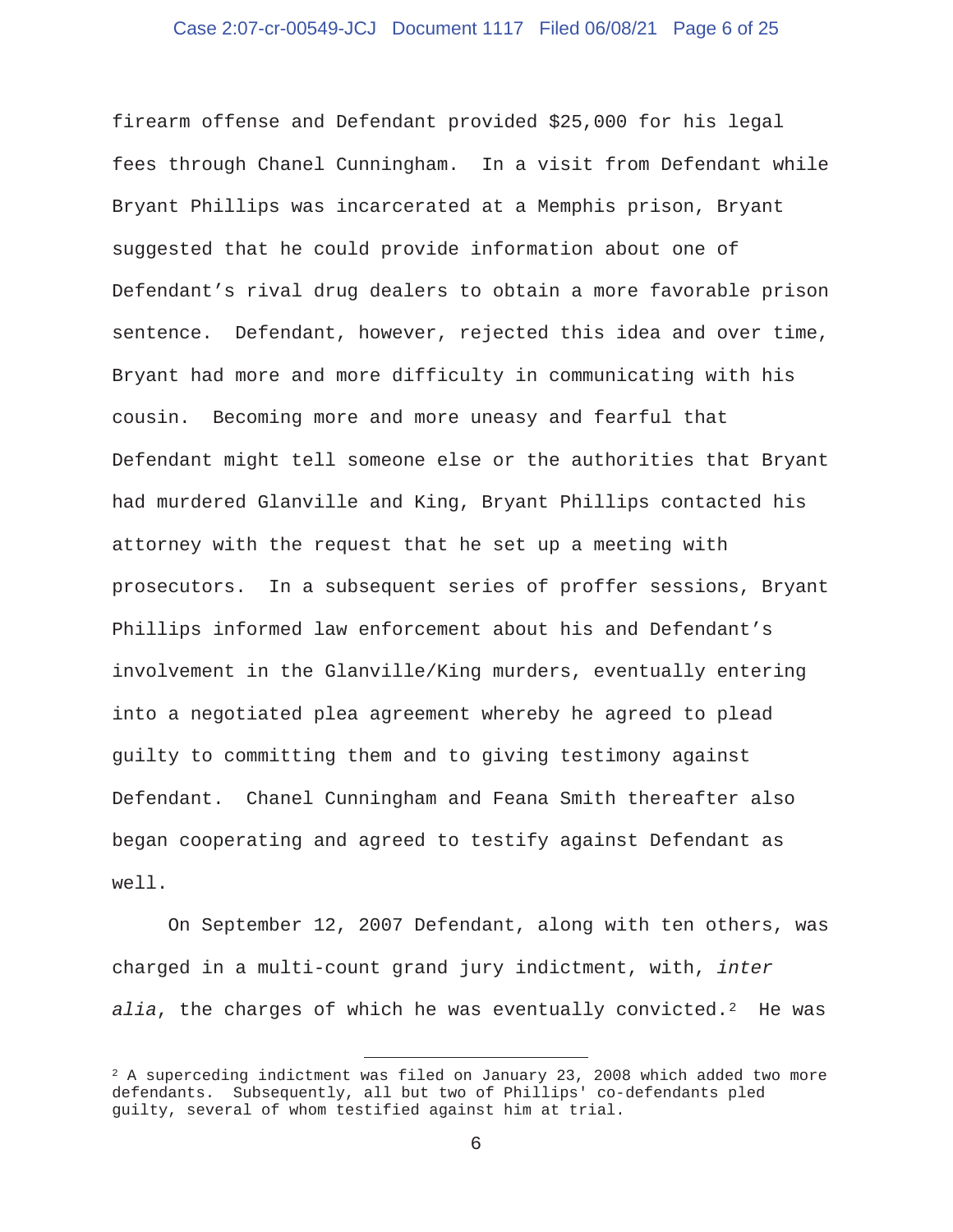## Case 2:07-cr-00549-JCJ Document 1117 Filed 06/08/21 Page 7 of 25

arrested the following day and held without bail pending trial which did not begin until January 3, 2010. As outlined above, Defendant was convicted of all of the multiple counts against him, including murder and tampering with a witness, victim, or informant in violation of 18 U.S.C.  $\S$  1111(a), 1512(a)(1)(C), (a)(3)(A) and aiding and abetting the same in violation of 18 U.S.C. § 2; use of interstate commerce facilities in commission of a murder for hire, (18 U.S.C. § 1958); concealment of and conspiracy to commit money laundering in violation of 18 U.S.C. § 1956(a)(1)(B)(i) and (h) and aiding and abetting; engaging in a criminal enterprise in violation of 21 U.S.C. §§ 848(b) and  $(c)$ ; and conspiracy to distribute more than 5 kilograms of cocaine under 21 U.S.C. § 846. The penalty phase of the trial commenced on April 19, 2010. It lasted for more than a week, until April 28, 2010, at which time the jury determined to spare Defendant's life and that he should be sentenced to multiple terms of life imprisonment without the possibility of release. On appeal, the Third Circuit determined that, while the Court had erred in failing to give the jury a unanimity instruction on the Continuing Criminal Enterprise charge, it would be in the interests of judicial economy and efficiency to dismiss the conviction on that offense and the remainder of the judgments of conviction and sentences were affirmed. See, United States v. Phillips, No. 10-3706, 589 Fed. Appx. 64, 2014 U.S. App. LEXIS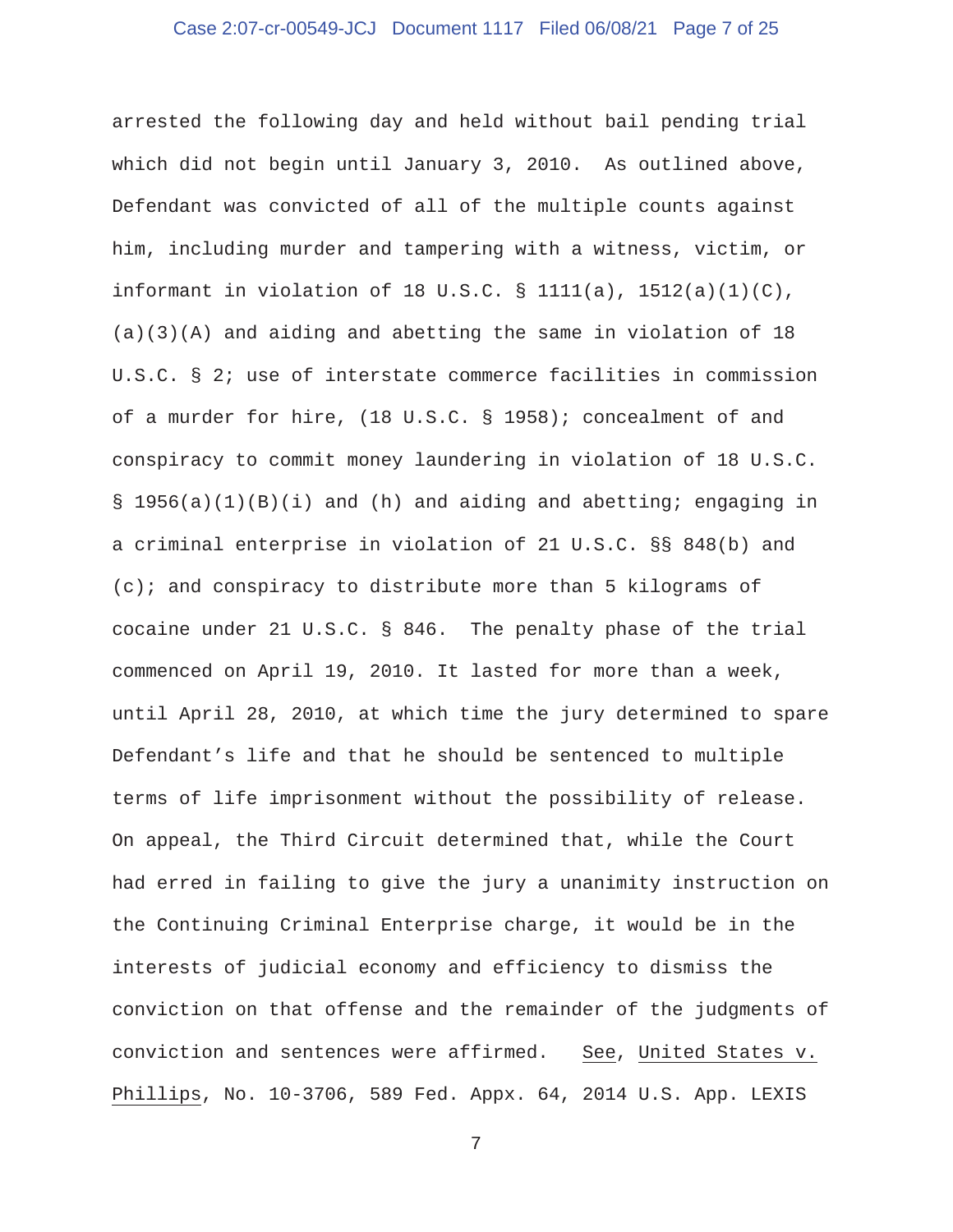## Case 2:07-cr-00549-JCJ Document 1117 Filed 06/08/21 Page 8 of 25

19795 (3d Cir. Oct. 16, 2014). Although Defendant filed a petition for writ of certiorari to the U.S. Supreme Court, that petition was denied on June 29, 2015. United States v. Phillips, 576 U.S. 1064, 134 S. Ct. 2911, 192 L. Ed.2d 941 (2015). Almost exactly one year later, Defendant filed, *pro se*, this motion to vacate, correct and/or set aside his sentence pursuant to 28 U.S.C. § 2255.3

#### **Standards Governing Section 2255 Motions**

 Section 2255 is the federal counterpart to 28 U.S.C. § 2254 governing the filing of petitions for habeas corpus relief from custody pursuant to judgments of State courts. See, United States v. Vancol, 778 F. Supp. 219, 222, n.7 (D. Del. 1991)(noting that a proceeding which "is brought under 28 U.S.C. Section 2255 is the statutory analogue of habeas corpus for persons in federal custody"). The Supreme Court has observed that the § 2255 statute "was intended to alleviate the burden of habeas corpus petitions filed by federal prisoners in the district of confinement, by providing an equally broad remedy in the more convenient jurisdiction of the sentencing court." United States v. Addonizio, 442 U.S. 178, 185, 99 S. Ct. 2235,

<sup>3</sup> Although the docket in this matter reflects that this motion was filed on July 5, 2016, as the Government has acknowledged in its responsive briefing, Defendant signed and presumably placed the motion into the prison mail system one day before the 1-year limitation period for doing so expired - on June 28, 2016. It is therefore deemed to have been timely filed.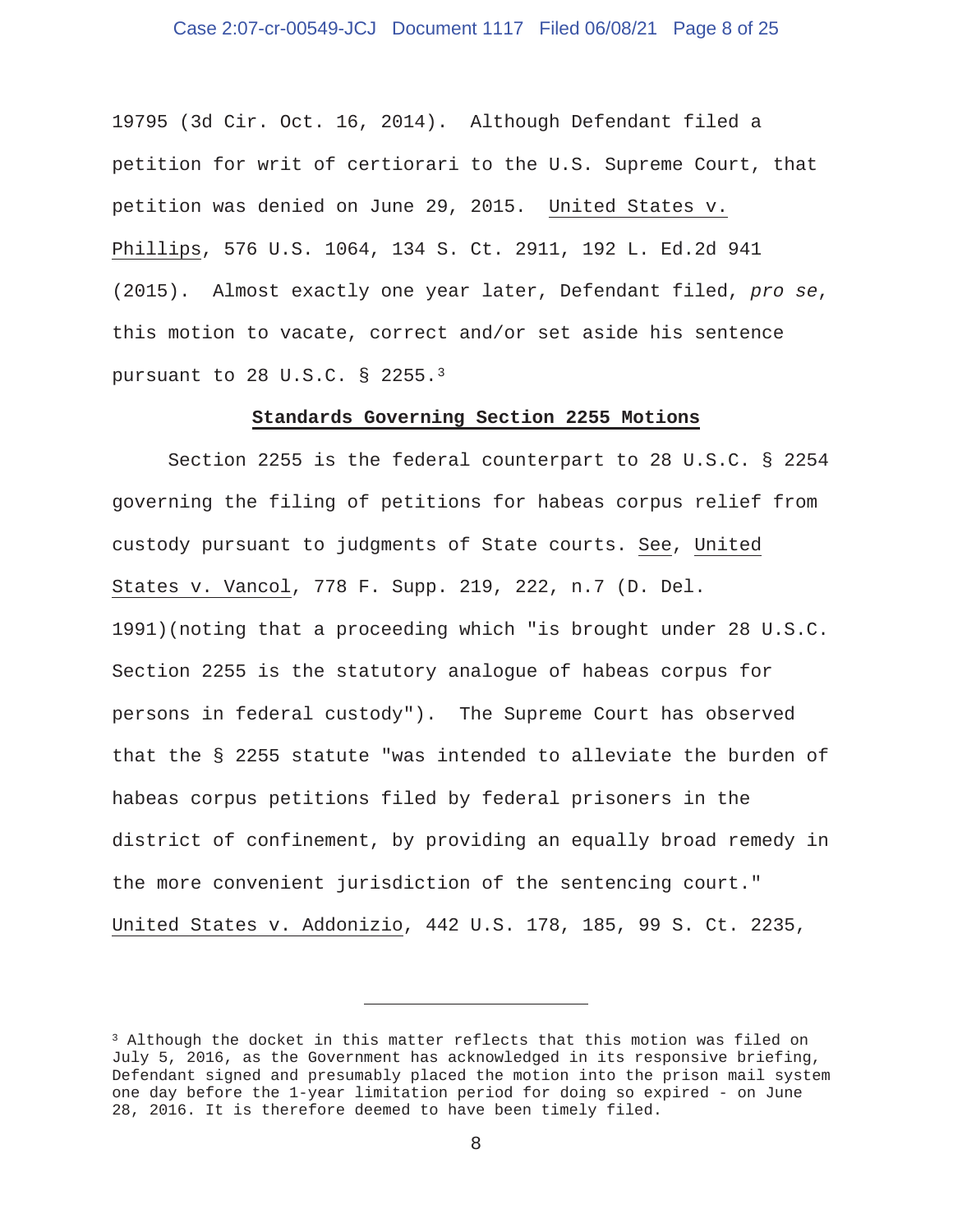## Case 2:07-cr-00549-JCJ Document 1117 Filed 06/08/21 Page 9 of 25

2240, 60 L. Ed.2d 805 (1979)(citing United States v. Hayman, 342 U.S. 205, 216-217, 72 S. Ct. 263, 96 L. Ed. 232 (1952)). Indeed, it has been said that "[t]he purpose of § 2255 was to require a Federal prisoner to exhaust his remedies in the courts of the District and Circuit in which he was convicted and sentenced, and to apply to the Supreme Court, on Certiorari from a denial of such remedies, before seeking a release on habeas corpus." Kikumura v. United States, 978 F. Supp. 563, 573-574 (D.N.J. 1997)(quoting Crismond v. Blackwell, 333 F.2d 374, 377 (3d Cir. 1964)).

 Thus, § 2255 is a vehicle by which persons in custody pursuant to sentences imposed by Federal courts may seek release and, similar to its State counterpart, it limits the grounds therefor to instances where "the sentence was imposed in violation of the Constitution or laws of the United States," where "the court was without jurisdiction to impose such sentence," where "the sentence was in excess of the maximum authorized by law," or where it "is otherwise subject to collateral attack." 28 U.S.C. § 2255(a). The statute further provides, in relevant part:

**(b)** Unless the motion and the files and records of the case conclusively show that the prisoner is entitled to no relief, the court shall cause notice thereof to be served upon the United States attorney, grant a prompt hearing thereon, determine the issues and make findings of fact and conclusions of law with respect thereto. If the court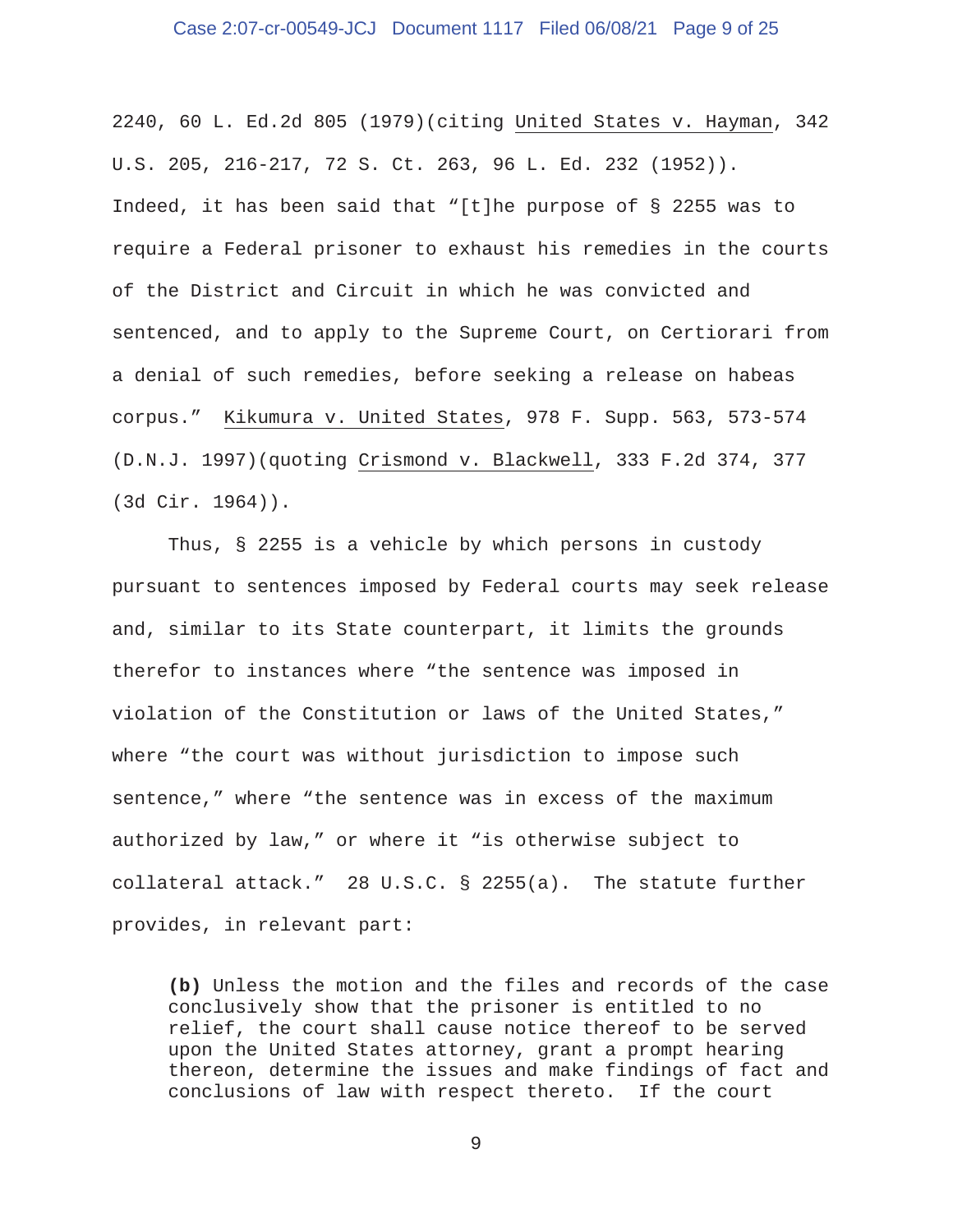finds that the judgment was rendered without jurisdiction, or that the sentence imposed was not authorized by law or otherwise open to collateral attack, or that there has been such a denial or infringement of the constitutional rights of the prisoner as to render the judgment vulnerable to collateral attack, the court shall vacate and set the judgment aside and shall discharge the prisoner or resentence him or grant a new trial or correct the sentence as may appear appropriate.

**(c)** A court may entertain and determine such motion without requiring the production of the prisoner at the hearing.

**(e)** An application for a writ of habeas corpus in behalf of a prisoner who is authorized to apply for relief by motion pursuant to this section, shall not be entertained if it appears that the applicant has failed to apply for relief, by motion, to the court which sentenced him, or that such court has denied him relief, unless it also appears that the remedy by motion is inadequate or ineffective to test the legality of his detention.

**(f)** A 1-year period of limitation shall apply to a motion under this section. The limitation period shall run from the latest of –

 **(1)** the date on which the judgment of conviction becomes final;

 **(2)** the date on which the impediment to making a motion created by governmental action in violation of the Constitution or laws of the United States is removed, if the movant was prevented from making a motion by such governmental action;

 **(3)** the date on which the right asserted was initially recognized by the Supreme Court, if that right has been newly recognized by the Supreme Court and made retroactively applicable to cases on collateral review; or

 **(4)** the date on which the facts supporting the claim or claims presented could have been discovered through the exercise of due diligence.

…

…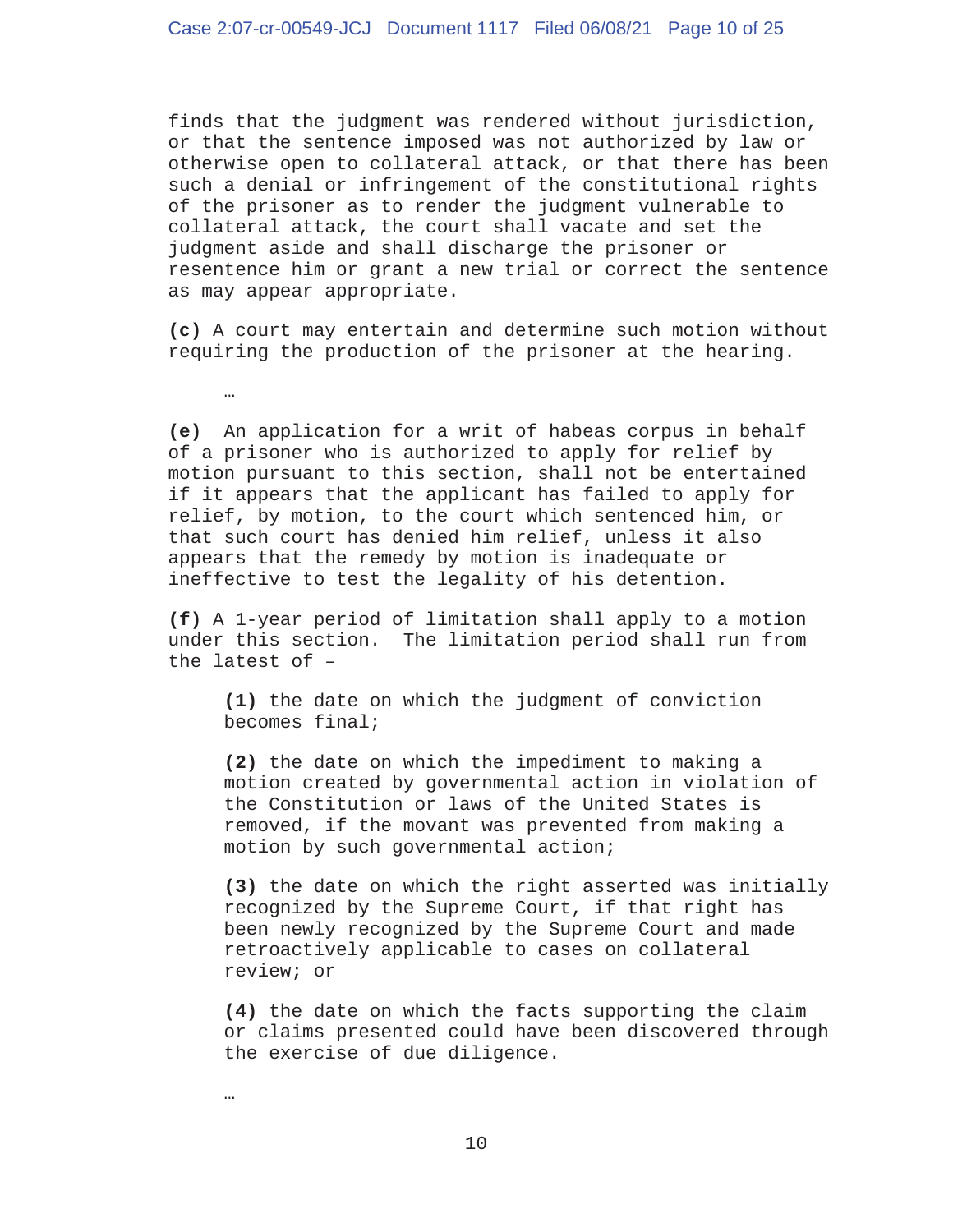## Case 2:07-cr-00549-JCJ Document 1117 Filed 06/08/21 Page 11 of 25

 As the foregoing language suggests, while § 2255 is comprehensive, "it does not encompass all claimed errors in conviction and sentencing, and an error of law does not provide a basis for collateral attack unless the claimed error constituted 'a fundamental defect which inherently results in a complete miscarriage of justice,'" or "is an omission inconsistent with the rudimentary demands of fair procedure." Addonizio, supra.; Hill v. United States, 368 U.S. 424, 428, 82 S. Ct. 468, 7 L. Ed.2d 417 (1961); Diggs v. United States, 740 F.2d 239, 242-243 (3d Cir. 1984).

 In this manner, "unless the claim alleges a lack of jurisdiction or constitutional error, the scope of collateral attack [remains] far more limited." Addonizio, id. And, a district court must only hold a hearing if the petitioner has alleged facts that, if proved, would entitle him or her to relief and an evidentiary hearing is necessary to establish the truth of those allegations. Zettlemoyer v. Fulcomer, 923 F.2d 284, 301 (3d Cir. 1991)(citing, Smith v. Freeman, 892 F.2d 331, 338 (3d Cir. 1989) *cert. denied*, 502 U.S. 902, 112 S. Ct. 280, 116 L. Ed.2d 232 (1991). Mere bald assertions and conclusory allegations do not provide sufficient grounds to warrant requiring the state to respond to discovery or to require an evidentiary hearing. Id., (citing Mayberry v. Petsock, 821 F.2d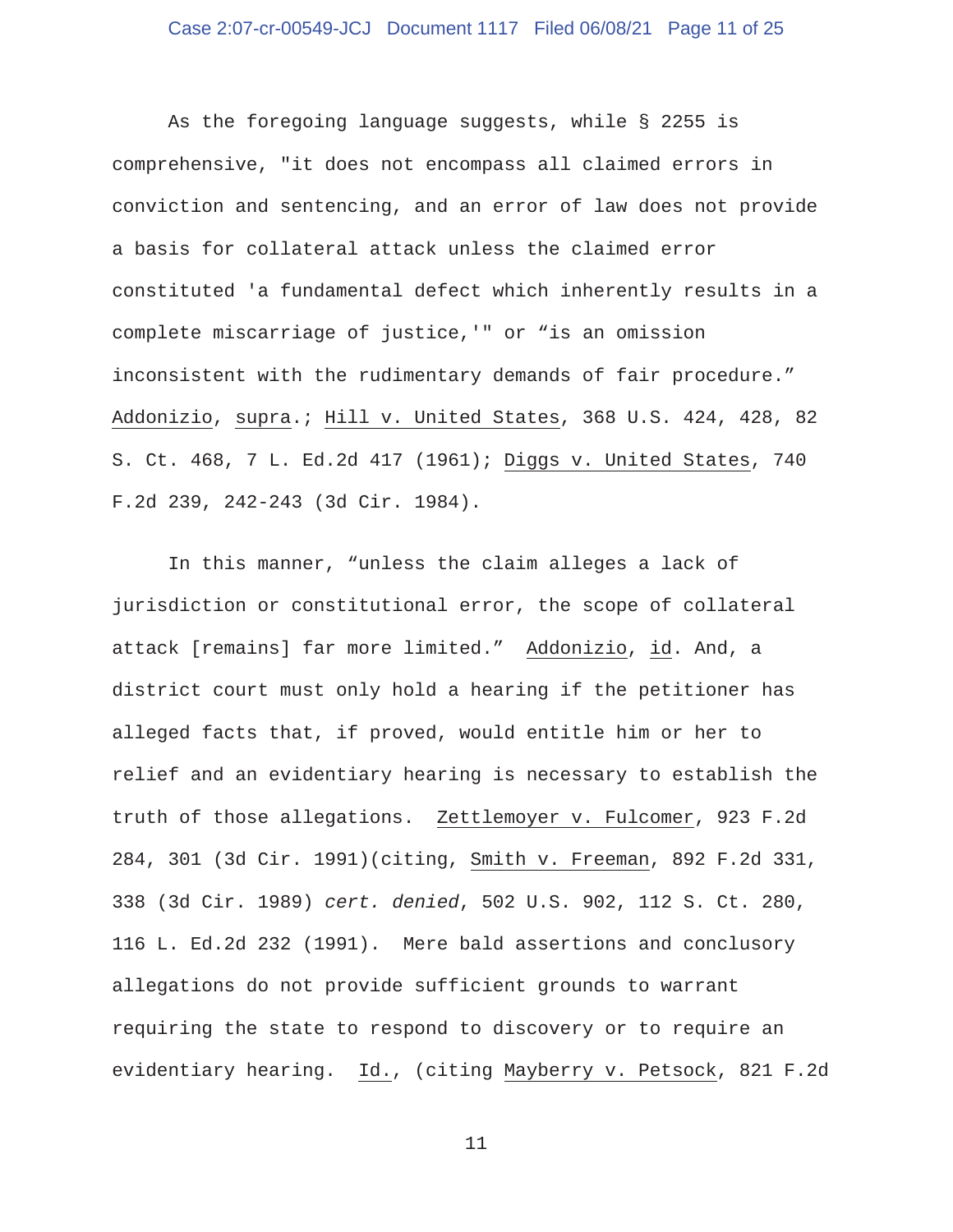179, 185 (3d Cir. 1987)). Similarly, an error that may justify reversal on direct appeal will not necessarily support a collateral attack on a final judgment. Addonizio, 442 U.S. at 184.

## **Discussion**

 Defendant makes several arguments in support of the within motion, any and/or all of which he contend warrant setting aside his sentences. They are as follows:

 (1) That his defense attorneys at trial failed to provide him with the effective assistance of counsel required by the 6th Amendment because they:

 (a) failed to conduct an adequate pretrial investigation by retaining a cell site expert;

 (b) failed to conduct any pretrial investigation to locate and interview potential witnesses concerning the murders of Chineta Glanville and Dane King;

 (c) failed to challenge the Government's failure to disclose all of its cooperating witnesses' plea agreements, thereby enabling the Government's witnesses to falsely testify that the Government had not made them any promises;

 (d) failed to raise a challenge on double jeopardy grounds with respect to the jury's guilty verdict on both Counts I and II (Conspiracy and Continuing Criminal Enterprise) as Conspiracy is a lesser included offense of Continuing Criminal Enterprise.

 (2) That Defense counsel Steven Turano rendered ineffective assistance of counsel by failing to disclose that he had a purported conflict of interest insofar as he deferred part of his defense at trial to appointed counsel Jean Barrett but kept the fees paid by Defendant for retention of expert witnesses and a private investigator for himself.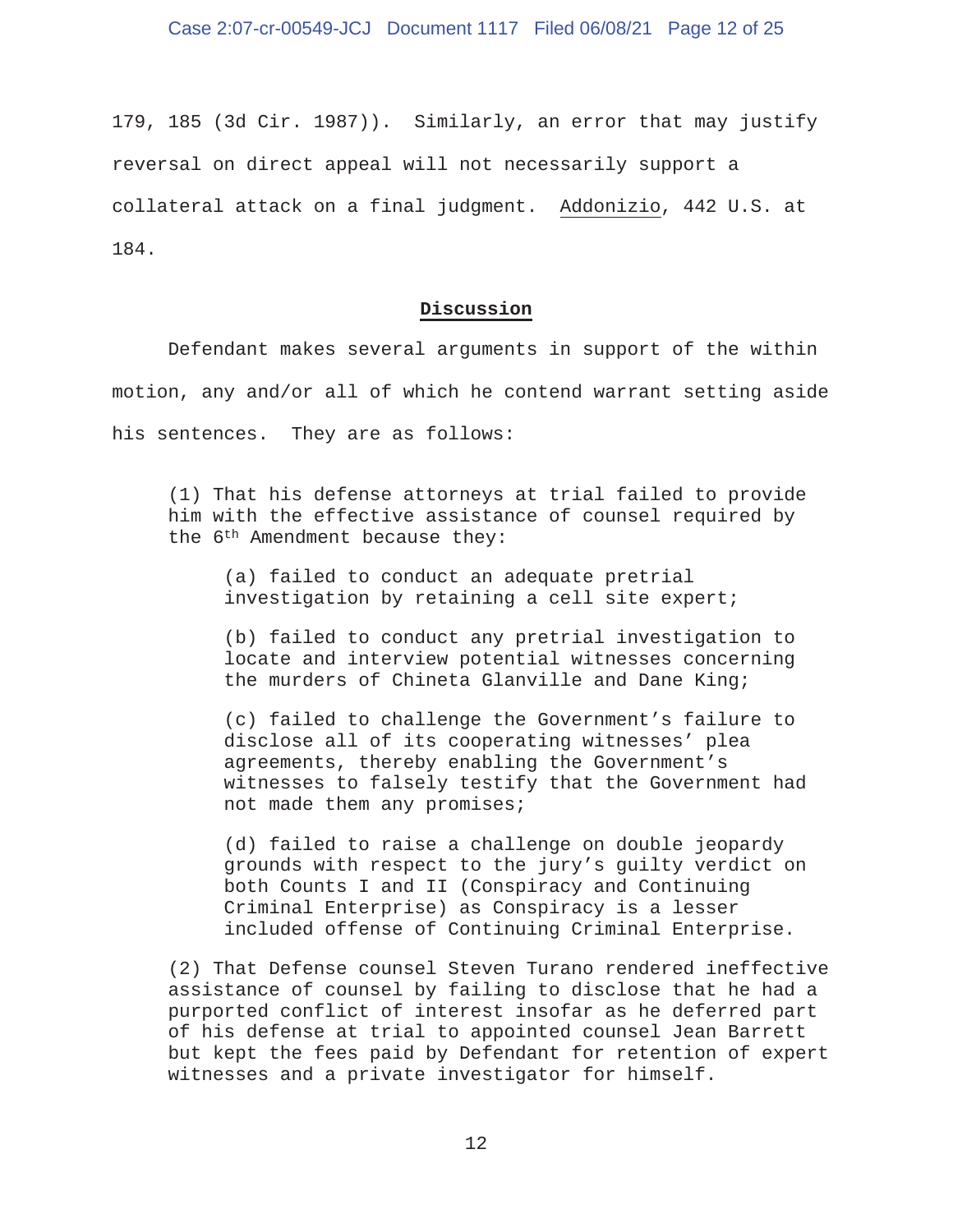(3) That the Government never disclosed that photographs were seized during the execution of the search warrant of Defendant's residence and failed to make those photographs available to the defense for inspection and/or use during trial.

Although habeas corpus petitions prepared by a prisoner without legal assistance may not be skillfully drawn and should thus be read generously,<sup>4</sup> even in applying this principle it is clear from Defendant's motion and the files and records of the case that he is entitled to no relief. Accordingly, there is no need for a hearing in this matter and we shall proceed to adjudicate Defendant's motion based upon the materials already of record.

 *Ineffective Assistance of Counsel* 

 As is evident, the gist of Defendant's asserted grounds for § 2255 relief involve the allegedly ineffective assistance rendered by his defense attorneys in the course of preparing for and during the trial of this case.

 The standards for adjudicating ineffective assistance of counsel claims have been well and firmly established since 1984 when the U.S. Supreme Court decided Strickland v. Washington, 466 U.S. 668, 104 S. Ct. 2052, 80 L. Ed.2d 674 (1984). Noting that the Constitution guarantees a fair trial through the Due Process Clauses but defines the basic elements largely through

<sup>4</sup> United States v. Santarelli, 929 F.3d 95, 103 (3d Cir. 2019)(citing Rainey v. Varner, 603 F.3d 189, 198 (3d Cir. 2010)).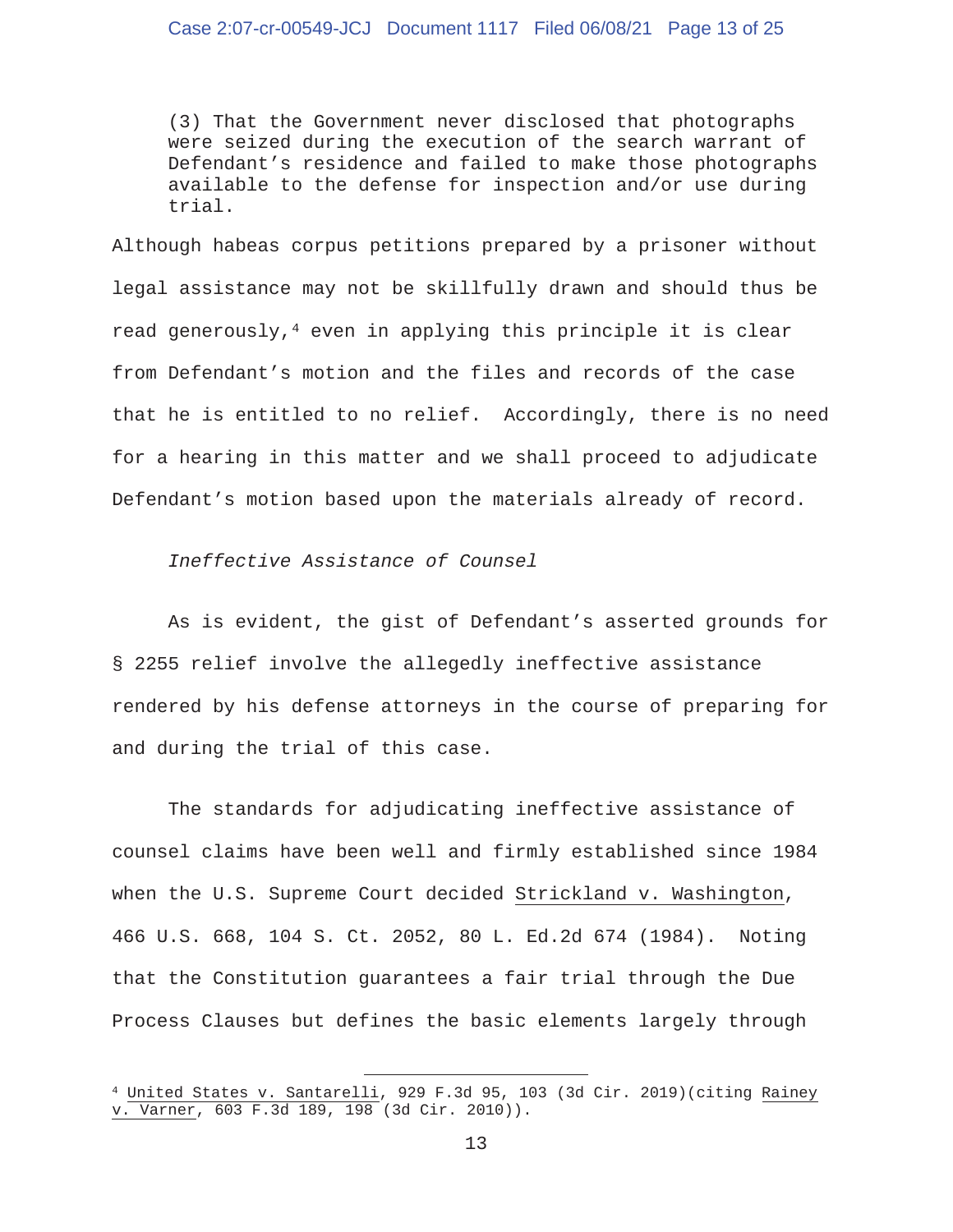### Case 2:07-cr-00549-JCJ Document 1117 Filed 06/08/21 Page 14 of 25

the several provisions of the Sixth Amendment including the counsel clause, the Court in Strickland began its analysis by observing:

 … [A] fair trial is one in which evidence subject to adversarial testing is presented to an impartial tribunal for resolution of issues defined in advance of the proceeding. The right to counsel plays a crucial role in the adversarial system embodied in the Sixth Amendment, since access to counsel's skill and knowledge is necessary to accord defendants the 'ample opportunity to meet the case of the prosecution' to which they are entitled.

Strickland, 466 U.S. at 685, 104 S. Ct. at 2063 (quoting Adams v. United States ex rel. McCann, 317 U.S. 269, 275, 276 (1942)). Consequently, "the right to counsel is the right to the effective assistance of counsel" and "[c]ounsel … can … deprive a defendant of the right to effective assistance, simply by failing to render 'adequate legal assistance.'" Strickland, 466 U.S. at 686 (quoting Cuyler v. Sullivan, 446 U.S. 335, 344, 100 S. Ct. 1708, 64 L. Ed.2d 333 (1980) and McMann v. Richardson, 397 U.S. 759, 771, n. 14, 90 S. Ct. 1441, 25 L. Ed.2d 763 (1970)). "The benchmark for judging any claim of ineffectiveness must be whether counsel's conduct so undermined the proper functioning of the adversarial process that the trial cannot be relied on as having produced a just result." Id.

 The Strickland decision went on to set forth a two-part test for evaluating claims of denial of the Sixth Amendment right to effective assistance of counsel. Gov't of Virgin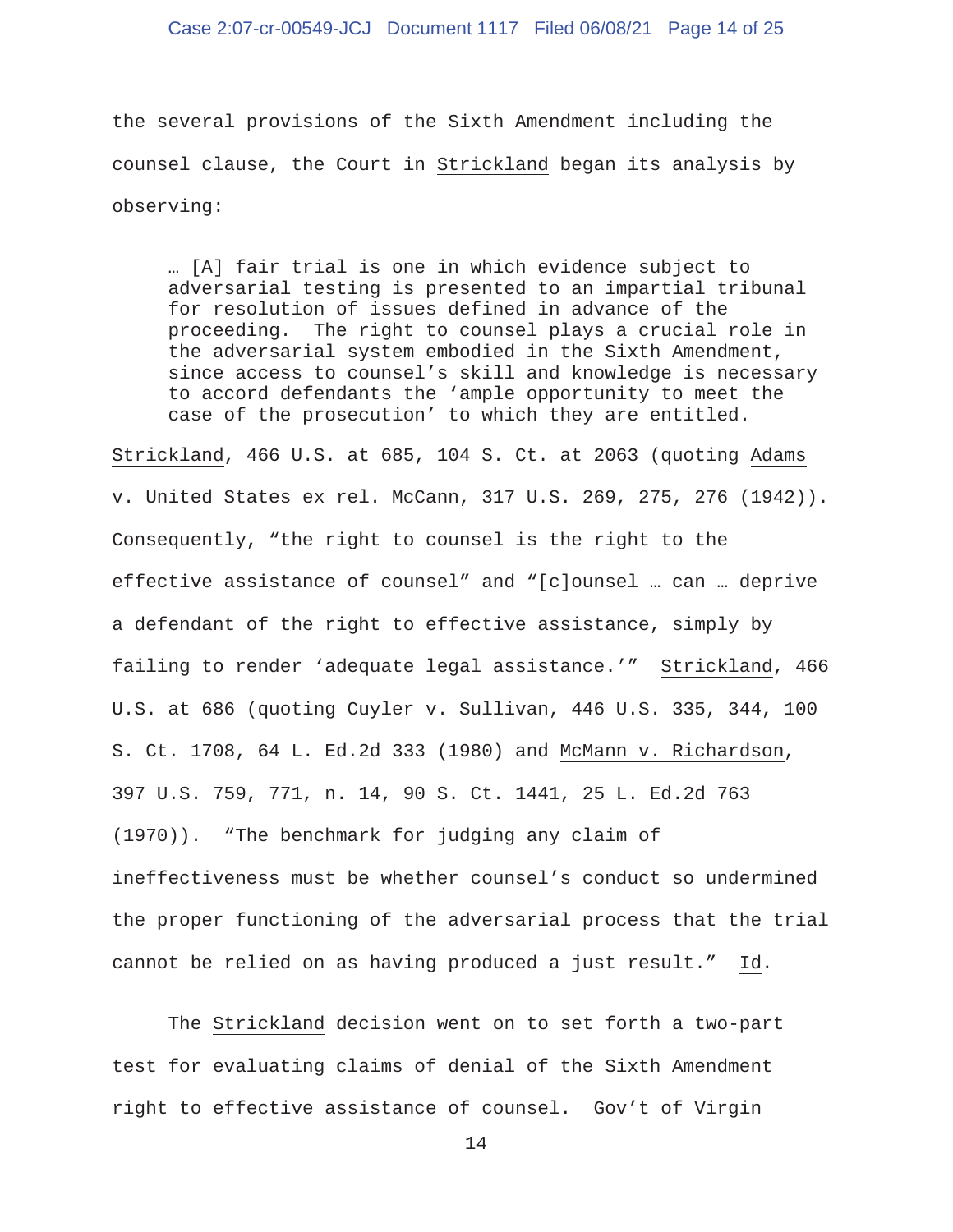## Case 2:07-cr-00549-JCJ Document 1117 Filed 06/08/21 Page 15 of 25

Islands v. Vanterpool, 767 F.3d 157, 165 (3d Cir. 2014). "First, the defendant must show that counsel's performance was deficient," which "requires showing that counsel made errors so serious" that he or she "was not functioning as the 'counsel' guaranteed the defendant by the Sixth Amendment," (*i.e.,* that the "representation fell below an objective standard of reasonableness"). Strickland, 466 U.S. at 687, 688, 104 S. Ct. at 2064; Vanterpool, supra. This first prong "is necessarily linked to the practice and expectations of the legal community: [t]he proper measure of attorney performance remains simply reasonableness under prevailing professional norms." Padilla v. Kentucky, 559 U.S. 356, 366, 130 S. Ct. 1473, 1482, 176 L. Ed.2d 284 (2010)(quoting Strickland, 466 U.S. at 688).

 "Second, the defendant must show that the deficient performance prejudiced the defense." Strickland, 466 U.S. at 687. This requires showing that counsel's errors were so serious as to deprive the defendant of a fair trial, a trial whose result is reliable." Id. In analyzing this component, courts must "ask whether there is a reasonable probability that, but for counsel's unprofessional errors, the result of the proceeding would have been different." Padilla, supra,(quoting Strickland, 466 U.S. at 688). "A reasonable probability is a probability sufficient to undermine confidence in the outcome."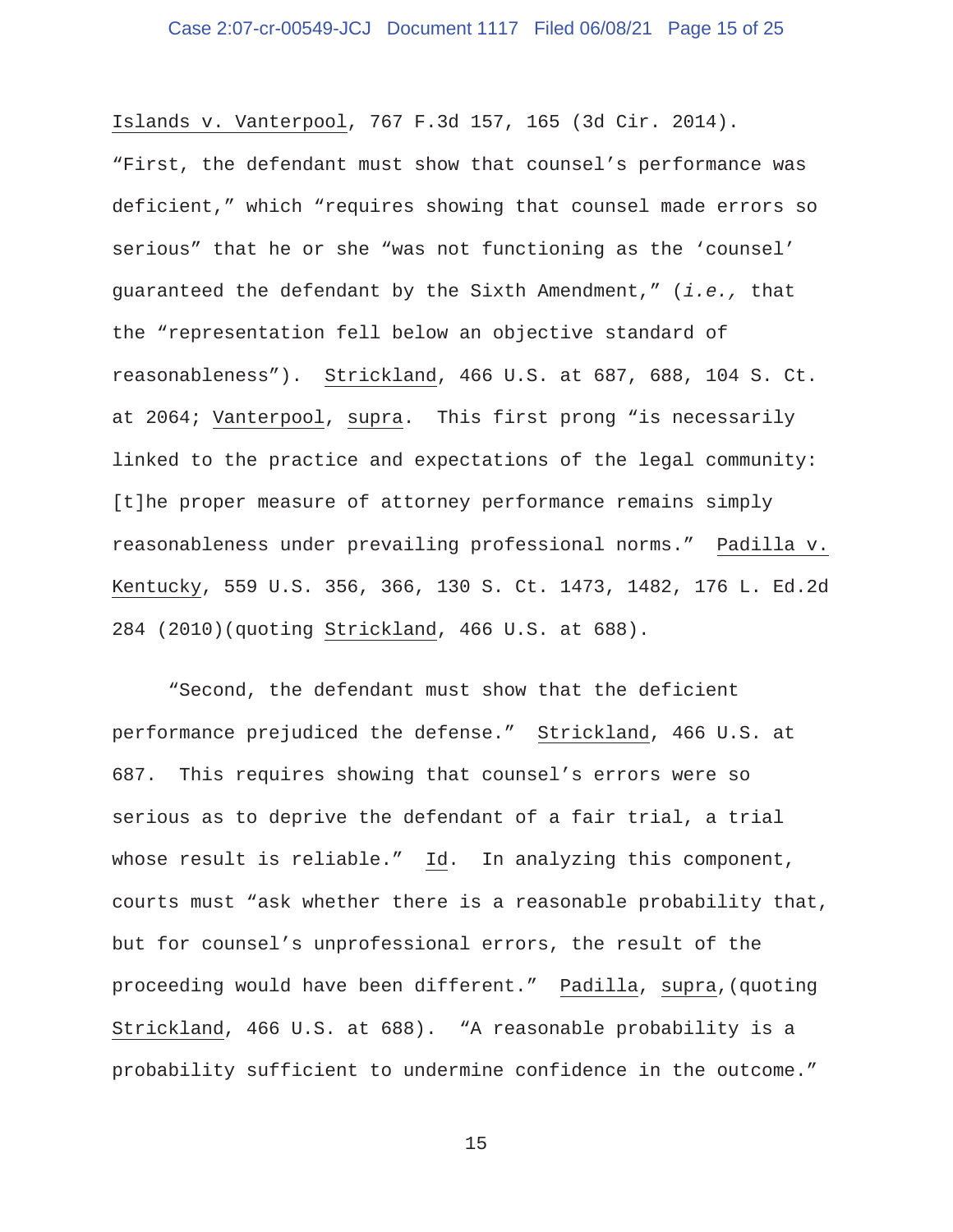## Case 2:07-cr-00549-JCJ Document 1117 Filed 06/08/21 Page 16 of 25

Workman v. Superintendent Albion SCI, 915 F.3d 928, 944(3d Cir. 2019)(quoting Roe v. Flores-Ortega, 528 U.S. 470, 481, 120 S. Ct. 1029, 145 L. Ed.2d 985 (2000)); This requires a substantial, not just a conceivable likelihood of a different result. Shinn v. Kayer, U.S. , 141 S. Ct. 517, 523, 208 L. Ed.2d 353 (2020); Cullen v. Pinholster, 563 U.S. 170, 189, 131 S. Ct. 1388, 1403, 179 L. Ed.2d 557 (2011); Harrington v. Richter, 562 U.S. 86, 112, 131 S. Ct. 770, 178 L. Ed.2d 624 (2011). Through it all, "[j]udicial scrutiny of counsel's performance must be highly deferential … such that "every effort be made to eliminate the distorting effects of hindsight…and to evaluate the conduct of counsel's performance from counsel's perspective at the time." Strickland, 466 U.S. at 689, 104 S. Ct. at 2065.

 Additionally, "[b]ecause of the difficulties inherent in making the evaluation, a court must indulge a strong presumption that counsel's conduct falls within the wide range of reasonable professional assistance" and thus "the defendant must overcome the presumption that, under the circumstances, the challenged action might be considered sound trial strategy." Id. "Ultimately, the relevant question is not whether counsel's choices were strategic, but whether they were reasonable." Workman, 915 F.3d at 943(quoting Strickland, 466 U.S. at 694).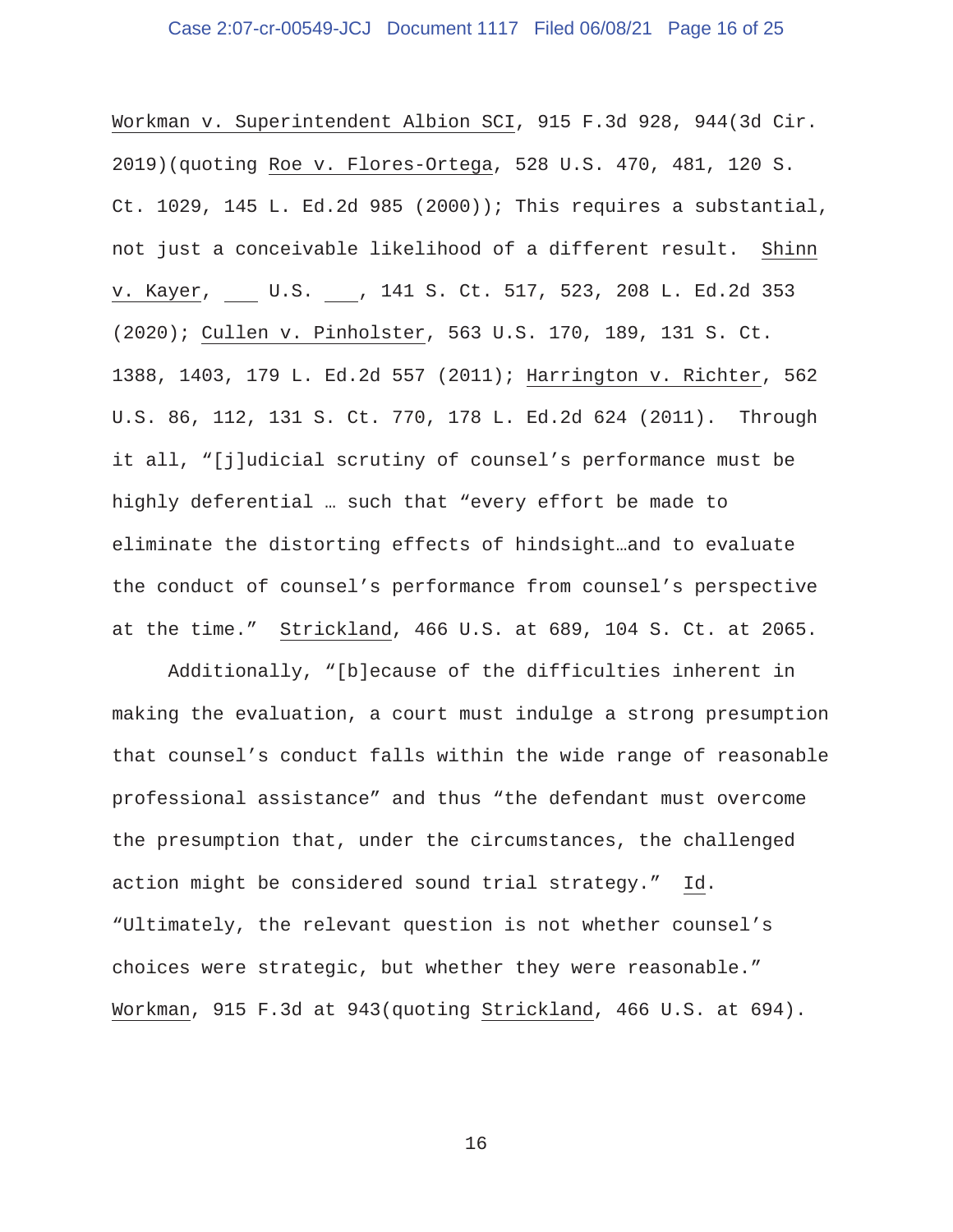In applying these legal maxims to each of the ineffectiveness arguments raised in the defendant's motion here, we can find no merit in any of them. First, as to the contentions that defense counsel was ineffective for failing to adequately retain a cell site expert and that Attorney Turano in particular rendered ineffective assistance in allegedly keeping for himself fees paid by Defendant for retention of experts and investigators5, as the affidavit of Calli Keep, the Supervisor of Corporate Security for Defendant's cell phone provider Sprint, attests, unless Defense counsel requested retention of Defendant's cell phone records within a period of no later than 18 months, those records were automatically purged from the

<sup>5</sup> Defendant has also claimed that his counsel "had an actual conflict of interest wherein he violated his fiduciary duties" … "as he was provided ample funds for consulting and/or retaining such experts in lieu of which Counsel simply pocketed those funds for his own use." (Def's Amended Motion to Vacate, Set Aside or Correct Sentence and Memorandum of Points and Authorities in Support, Doc. No. 1061, p.9). While it is true that "defense counsel have an ethical obligation to avoid conflicting representations and to promptly advise the court if and when a conflict of interest arises during the course of a trial" [See, Cuyler v. Sullivan, 446 U.S. 335, 346, 100 S. Ct. 1708, 64 L. Ed.2d 333 (1980)], this typically arises when a defense attorney has the duty of representing more than one defendant at a trial or previously represented a victim of the defendant then being tried. See, e.g., Mickens v. Taylor, 535 U.S. 162, 122 S. Ct. 1237, 152 L. Ed.2d 291 (2002); Wood v. Georgia, 450 U.S. 261, 101 S. Ct. 1097, 67 L. Ed.2d 220 (1981). In this case, there is nothing to suggest that any of Defendant's attorneys at any time represented any of the other defendants or previously represented any of the victims in this action. While it is also true that "competition between the client's interests and counsel's own interests plainly threatens" the duty of "[u]ndivided allegiance and faithful, devoted service to a client," Defendant fails to allege or show how Attorney Turano's purported keeping of advanced expenses resulted in a breach of his ethical obligations to his client such that there was a substantial likelihood that Defendant would have been acquitted had he not done so.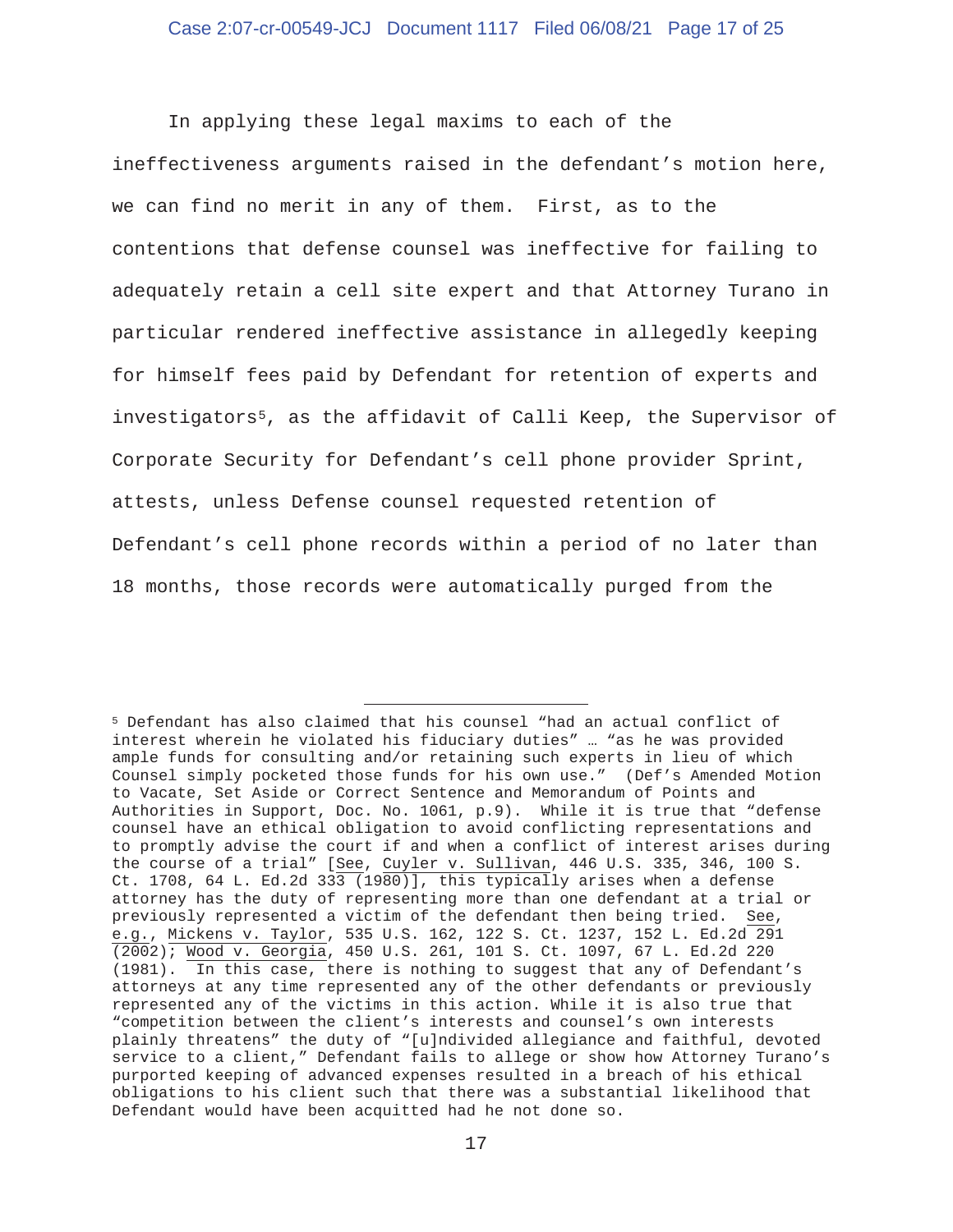## Case 2:07-cr-00549-JCJ Document 1117 Filed 06/08/21 Page 18 of 25

company's database.6 See: Exhibit 3 to Government's Response in Opposition to Defendant's § 2255 Motion (Doc. No. 1054-3). Inasmuch as the Indictment did not issue, Defendant was not arrested and Defense counsel were not retained until September 2007, it is obvious that Defendant's cell phone records from 2002 no longer existed and hence there was no basis upon which to retain a cell site expert. Even if such records could still have been in existence and even giving credence to Defendant's assertion that the account records may not have been purged after five years, the Strickland standard demands more than pure speculation – it "requires showing that counsel made errors so serious" that he or she "was not functioning as the 'counsel' guaranteed the defendant by the Sixth Amendment," and it requires a showing of a reasonable probability that, but for counsel's unprofessional errors, the result of the proceeding would have been different." Padilla, supra; Strickland, 466 U.S. at 688. Stated otherwise, "the Strickland standard is 'highly demanding' such that there must be a "substantial, not just a conceivable likelihood of a different result." Shinn v.

<sup>6</sup> Defendant claims that the location of his cell phone is relevant because of Bryant Phillips' testimony that he and Defendant "scouted" the area of Glanville's home on the day before the murders during the course of which Defendant made several calls on his cell phone. Although his argument is less than clear, Defendant presumably is claiming that if a cell site expert had been consulted and the records obtained, Defense counsel could have presented evidence that Defendant's cell phone was elsewhere on that date and this evidence could have been used to impeach Bryant Phillips' testimony that he murdered Glanville and King at Defendant's behest.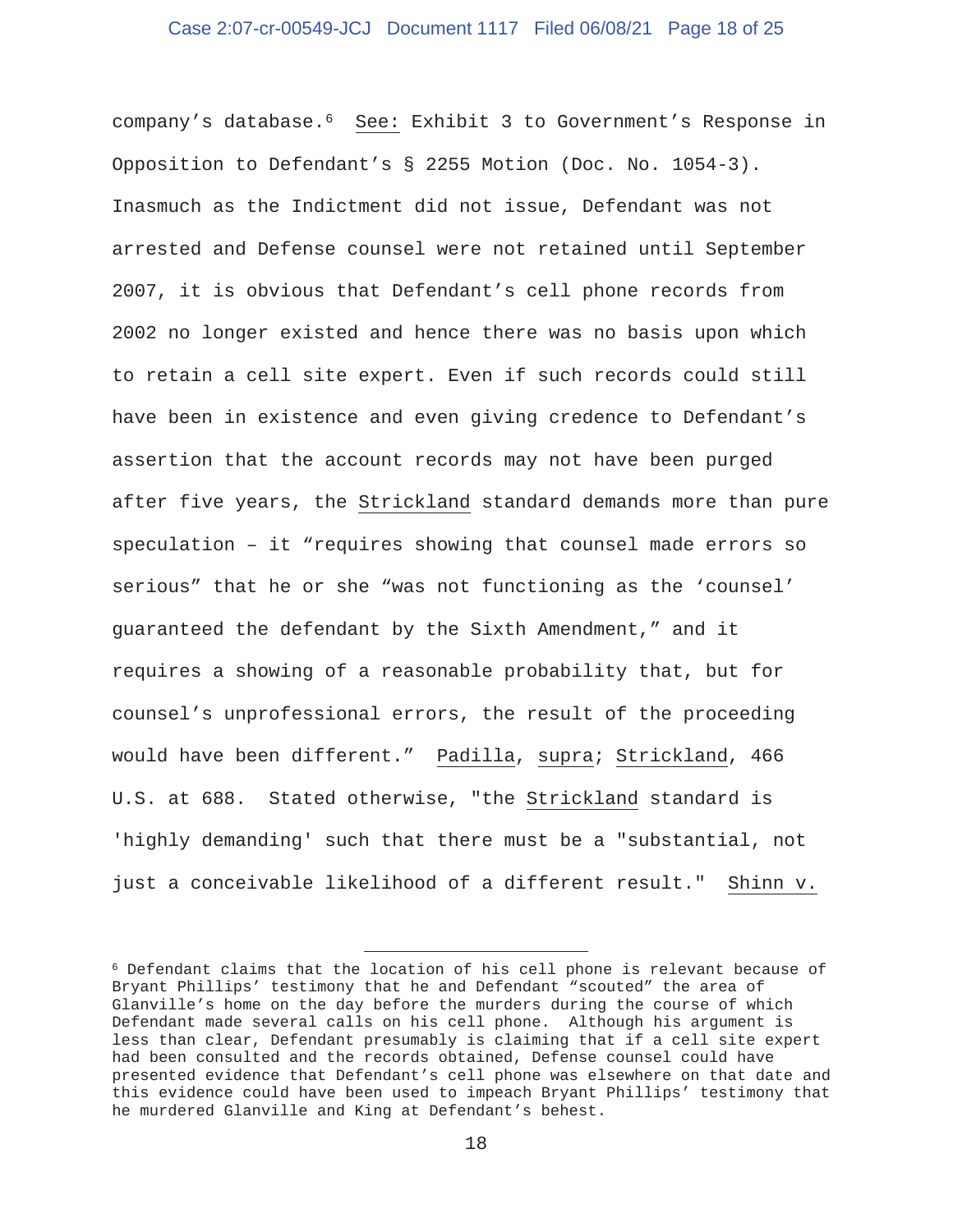## Case 2:07-cr-00549-JCJ Document 1117 Filed 06/08/21 Page 19 of 25

Kayer, supra (quoting Pinholster, 563 U.S. at 189 and Kimmelman v. Morrison, 477 U.S. 365, 382, 106 S. Ct. 2574, 91 L. Ed.2d 305 (1986)). Given the virtual certainty that a cell site location expert would have no records to review, together with the distinct possibility that even if the records were available they would have shown that Defendant was in fact exactly where his cousin testified he was on the day preceding the murders, there simply is no basis to find that defense counsel in this matter acted unprofessionally in not retaining a cell site/location expert or that the results of Defendant's trial would have been in any way different. Indeed, the evidence of Defendant's guilt which was amassed and presented at trial was overwhelming. Accordingly, there are no grounds for § 2255 relief for defense counsel's failure to expend funds advanced for, or to consult with or retain a cell location expert.

 Defendant's next claim that counsel rendered ineffective assistance by not conducting any pretrial investigation to locate and interview potential witnesses concerning the murders of Chineta Glanville and Dane King also fails. On this point, Defendant asserts that he informed his attorneys that records from Curran-Fromhold Correctional Center in Philadelphia would show that he and Chanel Cunningham arrived there at 1:16 p.m. (presumably on the day before the Glanville and King murders) to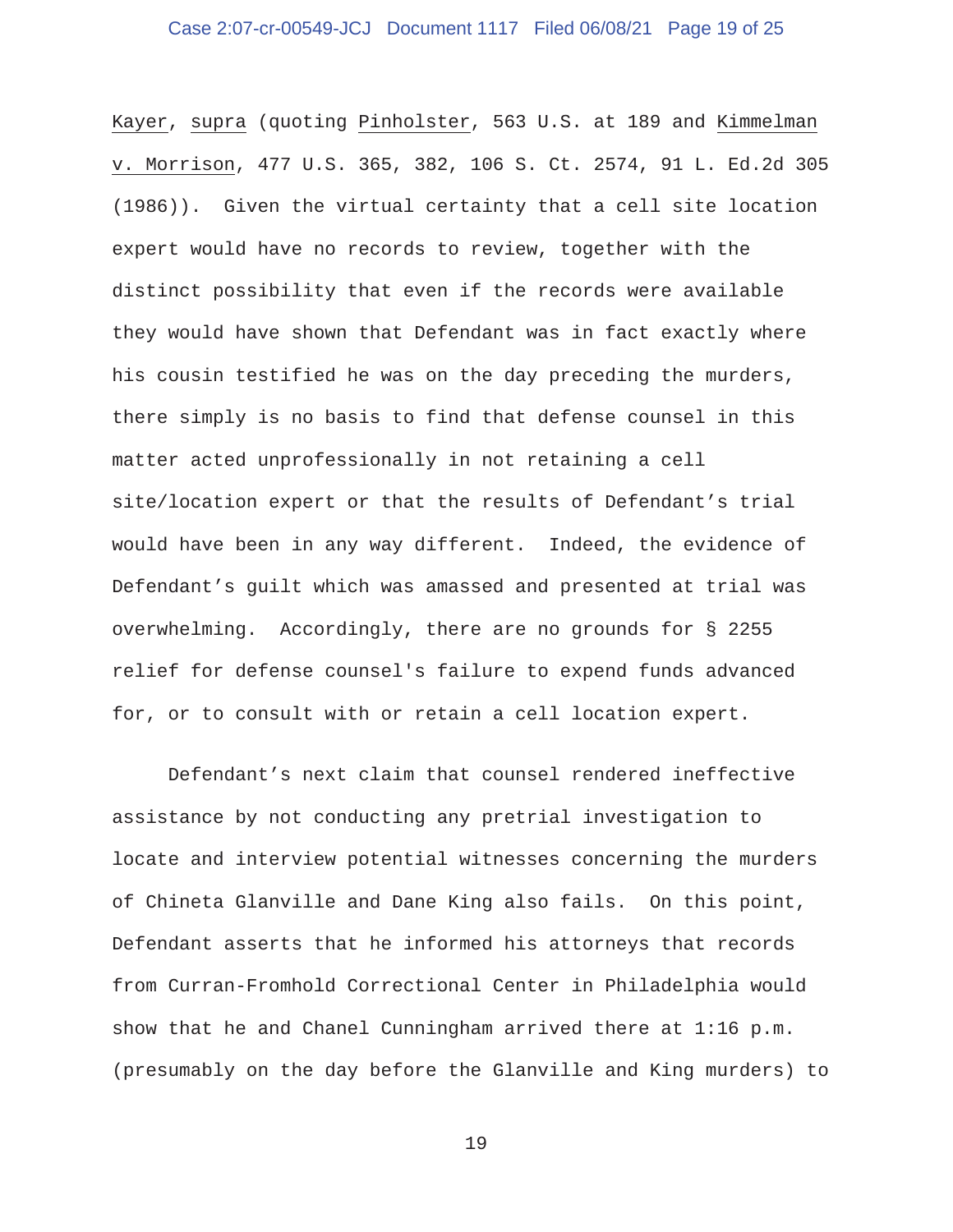## Case 2:07-cr-00549-JCJ Document 1117 Filed 06/08/21 Page 20 of 25

visit Lamont Smith and left at 2:22 p.m. so it would have been impossible for him to be on a scouting trip of Glanville's home with Bryant Phillips at the time that Bryant testified. Defendant claims that defense counsel's failure to travel the scouting trip route to ascertain the timing and to search for possible witnesses who may have seen Bryant Phillips and Defendant together rendered their counsel ineffective. (Def's Pro Se Motion Requesting Permission to Extend the Page Limit, Doc. No. 1046, pp. 35-36).

 As the Strickland court counseled: "[i]n any ineffectiveness case, a particular decision not to investigate must be directly assessed for reasonableness in all the circumstances, applying a heavy measure of deference to counsel's judgments." 466 U.S. at 691, 104 S. Ct. at 2066. Here, it is difficult to comprehend how travelling the scouting trip route would have produced any evidence that would have been helpful to the defense. The likelihood of finding any witnesses who may have seen or remember seeing Defendant and his cousin together on June 24, 2002 by the time defense counsel were retained in late 2007 is virtually non-existent.7 Likewise, even

<sup>&</sup>lt;sup>7</sup> This differs greatly from cases where counsel neglects to search for and interview witnesses whose identities or some other identifying characteristics are provided to counsel. Defendant is literally asking that his counsel be held ineffective for failing to search for the proverbial "needle in the haystack."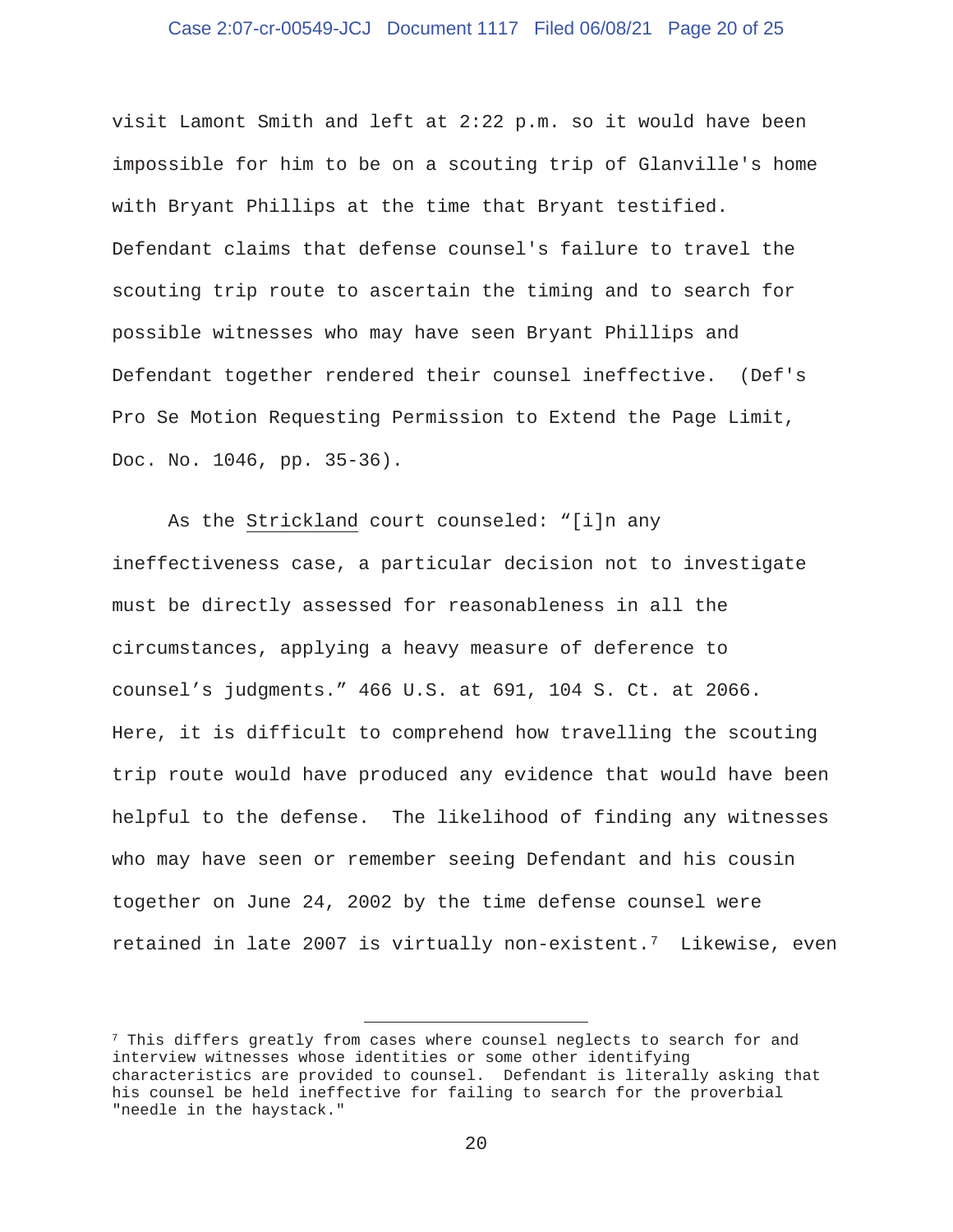## Case 2:07-cr-00549-JCJ Document 1117 Filed 06/08/21 Page 21 of 25

giving Defendant the benefit of every doubt that the Curran-Fromhold visitor's records were still in existence at the time of trial in 2010 and that they showed that Defendant and Cunningham had visited Smith in the early afternoon hours of June 24, 2002, it still remains entirely plausible that Defendant and his cousin subsequently "scouted" the Glanville home, which was located less than fifteen miles away, a short time later. We thus find that defense counsel's decision to not expend funds, time or energy to locate such possible witnesses or to find and/or review the Curran-Fromhold visitors' log was eminently reasonable. There are no grounds for § 2255 relief on the basis of these arguments either.

 Defendant next contends that he had also informed his attorneys that a photograph existed showing Bryant Phillips on the same street near Glanville's home and that "[t]his would have supported the defense theory that Bryant Phillips had cased out the Glanville home prior to returning there to rob her, on the day that he murdered her and her godson, Dane King," and could have been used to impeach Bryant Phillips' trial testimony. (Def's Pro Se Motion Requesting Permission to Extend the Page Limit, Doc. No. 1046, pp. 35-36). From there, Defendant argues that the Government never disclosed that it seized photographs during the execution of the search warrant of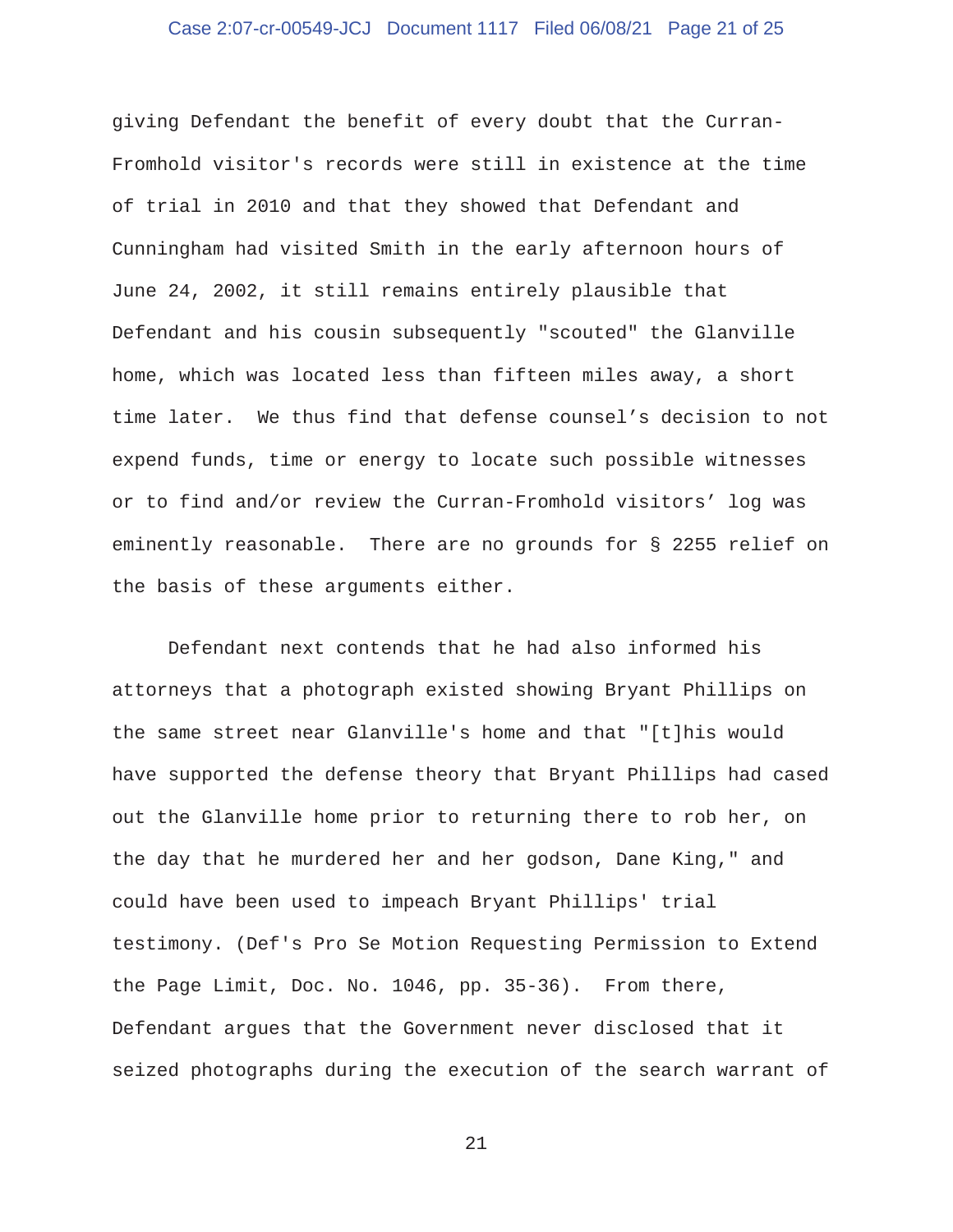## Case 2:07-cr-00549-JCJ Document 1117 Filed 06/08/21 Page 22 of 25

Defendant's residence but failed to make those photographs available to the defense for inspection and/or use during trial. It is his counsel's purported failure to seek the production of the photo of Bryant on Glanville's street that allegedly rendered their assistance ineffective.

 Again, we find this argument to be nothing more than pure speculation which fails to meet Strickland's demanding standards. As FBI Supervisory Special Agent Kathy Downs attests in her Affidavit, attached as Exhibit 4 to the Government's response to Defendant's § 2255 Motion, the only photographs seized in the course of the search of Defendant's home were from his automobile which was located outside the residence and which only reflected depictions of various women. Agent Downs, together with the lead prosecutor in the case, reviewed all of the photographs in the Government's possession in this matter and none of them contained a likeness of Bryant Phillips. Defense counsel is not ineffective in failing to search for a photograph that in all probability does not and never did exist.

 Defendant's next claim of attorney error – that his defense attorneys failed to provide him with effective assistance insofar as they did not challenge the Government's alleged failure to disclose all of its cooperating witnesses' plea agreements and thereby enabled the Government's witnesses to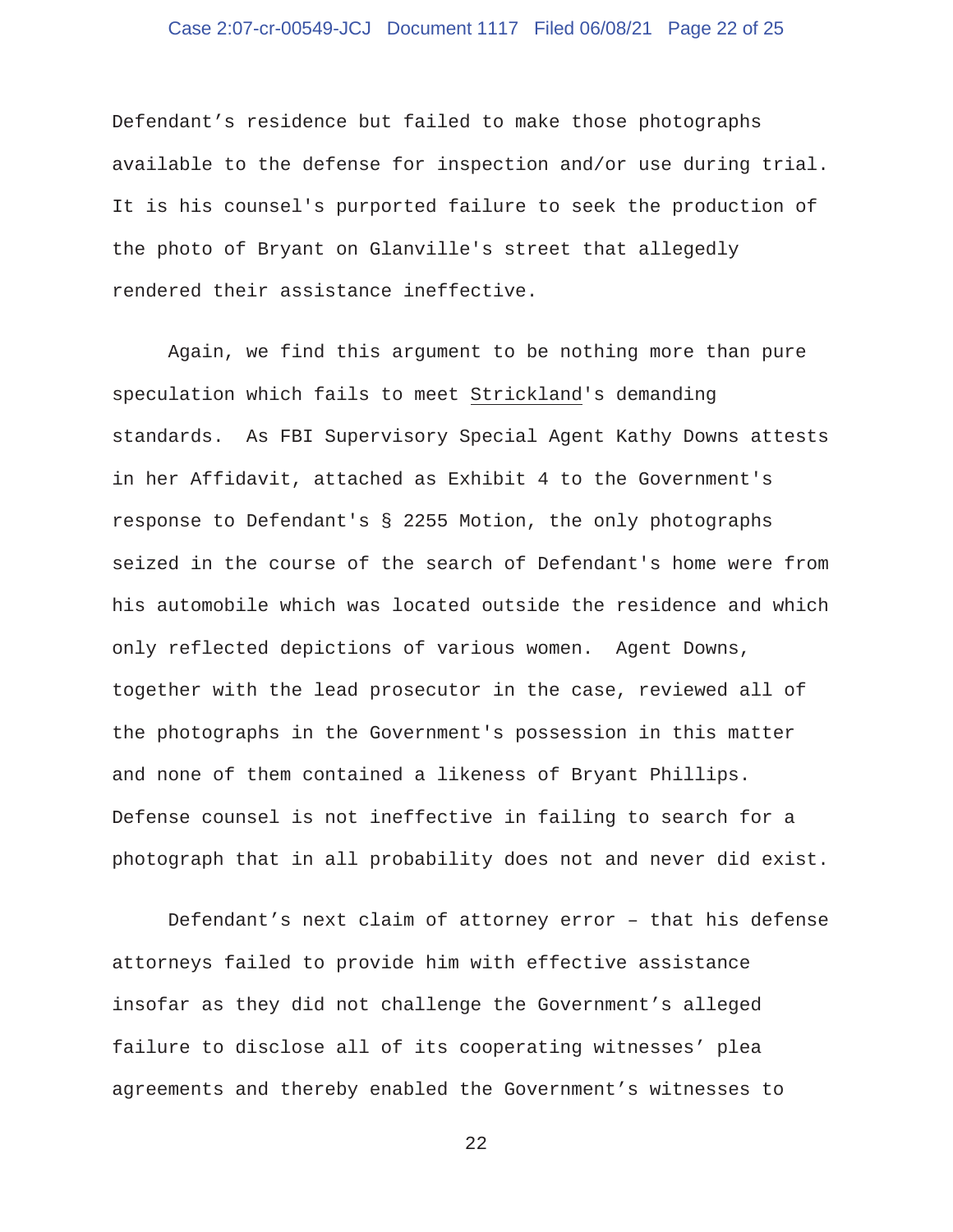## Case 2:07-cr-00549-JCJ Document 1117 Filed 06/08/21 Page 23 of 25

falsely testify that the Government had not made them any promises, is similarly unavailing. In short, the record reveals that there is absolutely no truth to these assertions.

 Attached to the Government's response to Defendant's §2255 motion as Exhibit 1 is a copy of a letter dated January 4, 2010 from the lead prosecutor to Defendant's attorneys and the attorneys of the other remaining defendants enclosing paper copies of the guilty plea agreements of both Bryant Phillips and Lamont Smith and a disk containing the criminal histories of some 32 Government witnesses and the guilty plea agreements of Marco Camacho, Chanel Cunningham, Mark Harris, Tyrece Lawrence, Samuel McQueen, Theophus Orr, Ramon Alvear, and Sherman Kemp. The record in this matter further reflects that each of these witnesses was thoroughly questioned by defense counsel about their agreements with the Government, about their own participation in the events underlying the charges in this case, their criminal histories and whether any promises had been made to them by the prosecuting authorities in exchange for their testimony.<sup>8</sup> Thus, inasmuch as the record here clearly refutes

<sup>8</sup> The full record/trial transcript citations to the cross-examinations of Chanel Cunningham, Bryant Phillips, Ramon Alvear, Mark Harris, Kenneth Jenkins, M.B. Terrell, Terry Smith, Lamont Smith, Marco Camacho, Theophus Orr, and Ronald Copper may be found on page 28, footnote 20 of the Government's Opposition to Defendant Phillips Motion Pursuant to 28 U.S.C. Section 2255 to Vacate, Set Aside or Correct Sentence By a Person in Federal Custody, Doc. No. 1054.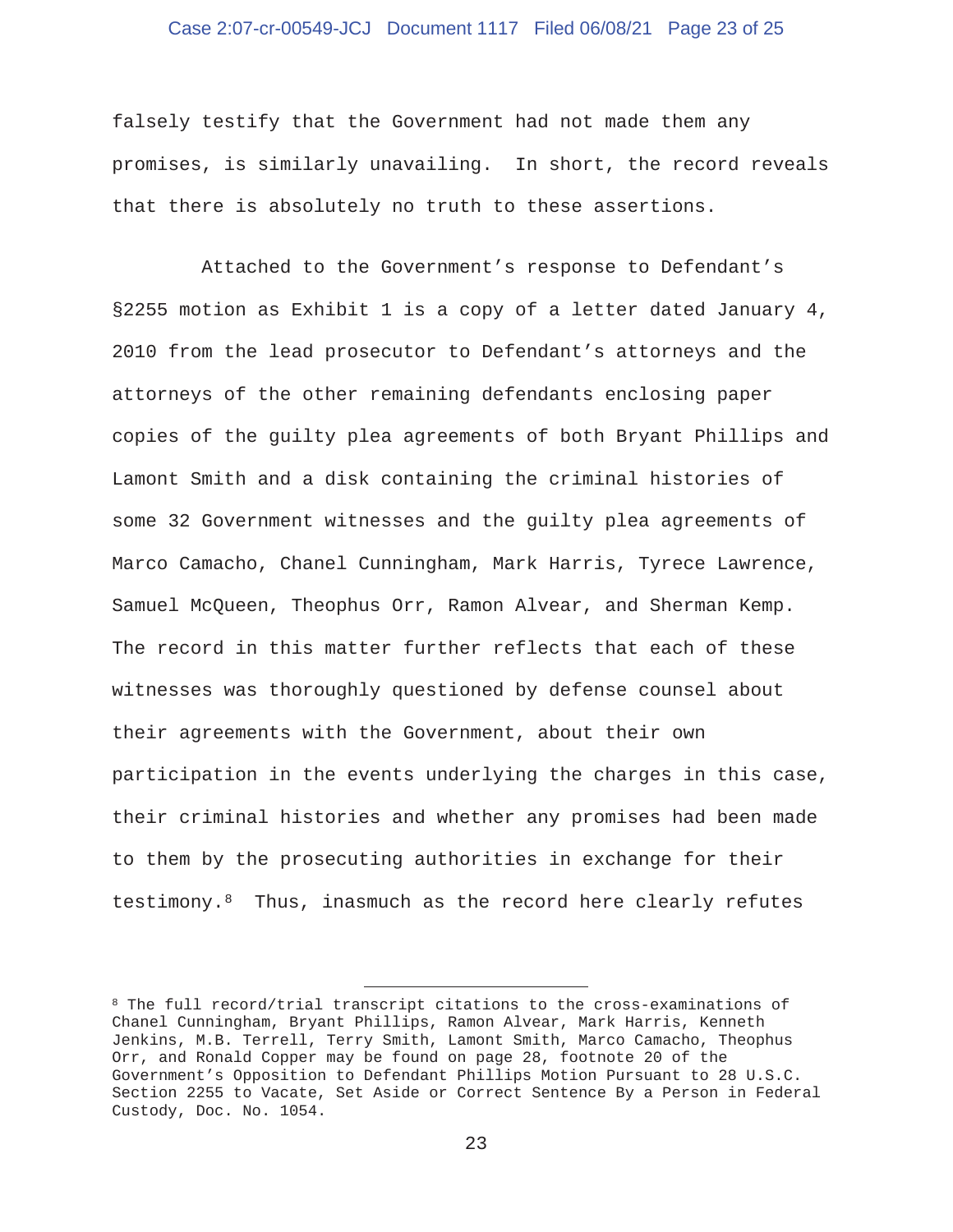## Case 2:07-cr-00549-JCJ Document 1117 Filed 06/08/21 Page 24 of 25

Defendant's allegations, there is no foundation upon which to vacate, set aside or correct Defendant's sentence on the grounds that defense counsel failed to provide Defendant the representation required by the Sixth Amendment.

 Defendant's final claim is that his attorneys' representation was ineffective because they failed to raise a challenge on double jeopardy grounds with respect to the jury's guilty verdict on both Counts I and II (Conspiracy and Continuing Criminal Enterprise) because Conspiracy is a lesser included offense of Continuing Criminal Enterprise.

 The issue of the propriety of Defendant's conviction and sentencing on both the Drug Conspiracy and Continuing Criminal Enterprise ("CCE") charges was previously considered and addressed by the U.S. Court of Appeals for the Third Circuit on direct appeal in 2014. Because there was no objection at trial and this issue was raised for the first time on direct appeal, the Third Circuit employed a plain error analysis in conducting its review.<sup>9</sup> Given that the Government had conceded that both of the convictions for CCE and Conspiracy could not stand under the holding of Rutledge v. United States, 517 U.S. 292, 116 S. Ct.

<sup>9 &</sup>quot;Error is plain if it is clear or obvious under current law or so egregious and obvious as to make the trial judge and prosecutor derelict in permitting it, despite the defendant's failure to object." Vanterpool, 767 F.3d at 162(quoting United States v. Gore, 154 F.3d 34, 42-43 (2d Cir. 1998)).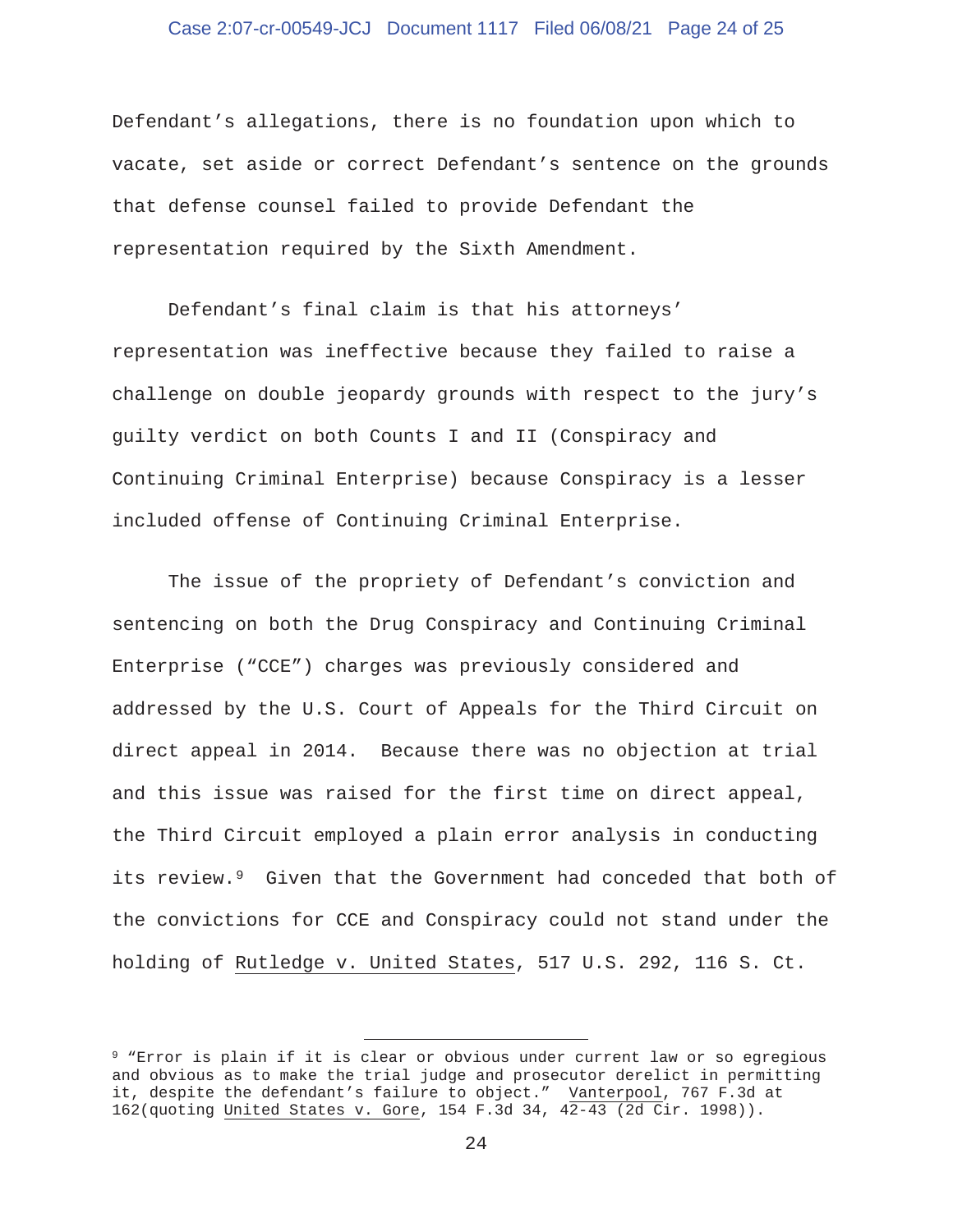## Case 2:07-cr-00549-JCJ Document 1117 Filed 06/08/21 Page 25 of 25

1241, 134 L. Ed.2d 419 (1996) because drug conspiracy is a lesser included offense of CCE, the Third Circuit accepted the Government's proposal to dismiss the CCE conviction. United States v. Phillips, No. 10-3706, 589 Fed. Appx. 64, 2014 U.S. App. LEXIS 19795, 2014 WL 5286111 (3d Cir. Oct. 16, 2014), *cert, denied,* 576 U.S. 1064, 134 S. Ct. 2911, 192 L. Ed.2d 941 (June 29, 2015). Accordingly, any prejudice or harm which Defendant incurred as the result of his counsel's failure to object to his having been convicted and sentenced on both of these charges has already been ameliorated by the dismissal of the CCE conviction. He is not entitled to any further relief on this basis.

## **Conclusion**

 For all of the reasons outlined above, Defendant's Motion (as amended) to Vacate, Set Aside and/or Correct his Sentence Pursuant to 28 U.S.C. Section 2255 is denied in its entirety.

An Order follows.